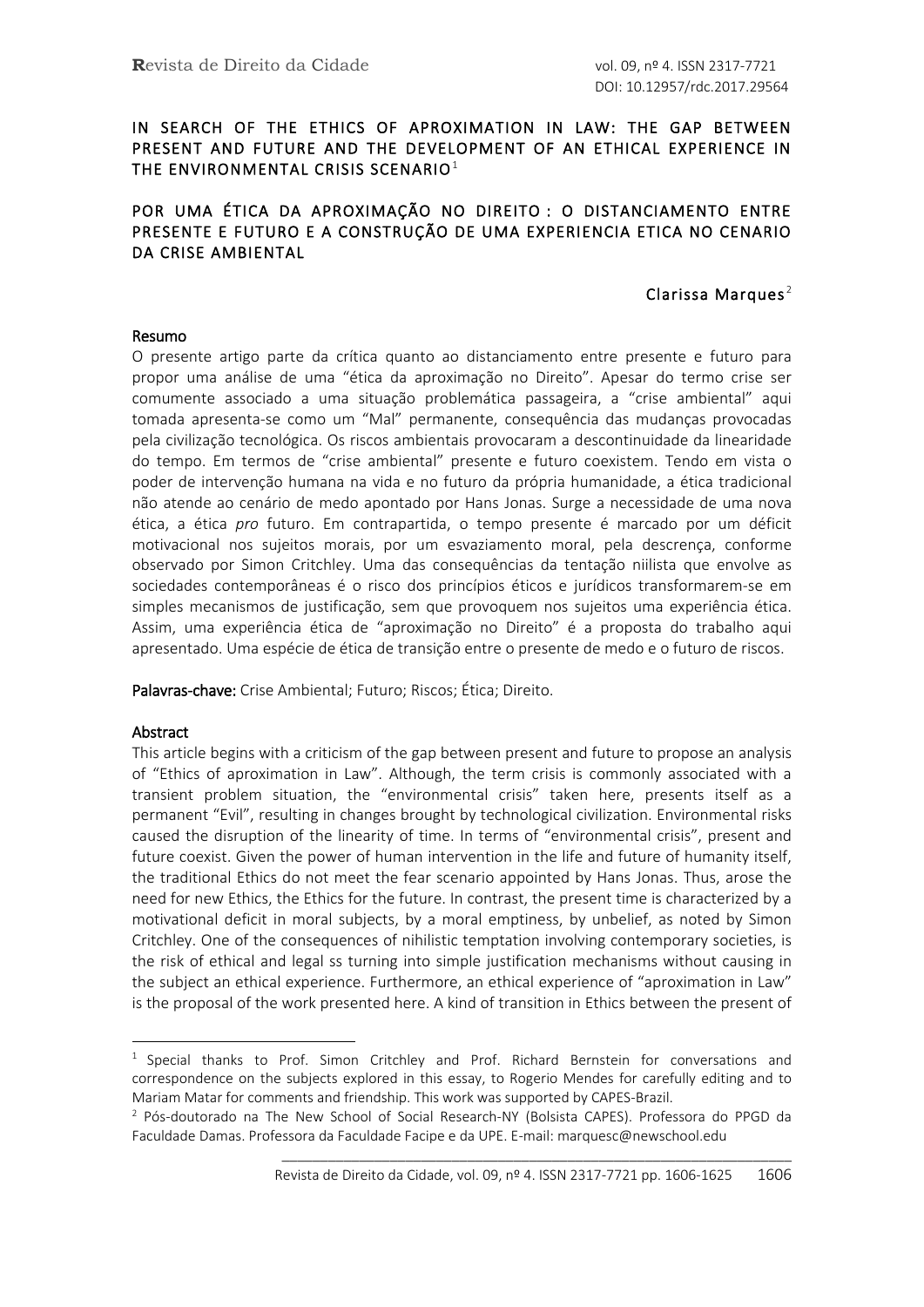fear and the future of risks.

Keywords: Environmental Crisis; Future; Risks; Ethics; Law.

## INTRODUCTION

**.** 

In the present article the environmental problem, or the "Evil", departs from the conception of ecological catastrophe<sup>[3](#page-1-0)</sup>, both, autonomous and spontaneous. It also approaches the realization that the crisis is about civilization, the Western mindset, the modern rationality<sup>[4](#page-1-1)</sup>, the economic model, and the paradigm withdrawal that ended up denying the relationship between subject/object, organism/environment and cause/effect (MOORE, 2015). The environmental "Evil" recognizes that nature was denied and exploited from the conversion of being in *homo economicus* (LEFF, 2006, p. 77). This results in the need to rediscover the place that man must take in nature; to resituate the human being in the world (GUZMAN, 1995, p. 232). These "strange times" require Ethics to be reviewed and encourages reflection on how the legal framework needs to be involved in an ethical experience that allows a connection between present and future on environmental risks. The scenario of "crisis" requires a nondualistic analysis able to interpret "the two modern compartments", the human elements and non-human, as one set. The intertwining of nature and society is back to be analyzed (LUKE, 2004, p. 236) and perhaps, this is exactly the point in "crisis": humanity taken to rethink the non-human elements beyond the categorization of objects available. Furthermore, there is a need to rethink the temporal dimension as the effects go beyond the present time and make the future a current problem.

Contemporaneity, identified by some as post-modernity, is charecterized by fluid concepts<sup>[5](#page-1-2)</sup> and complex social relationships, to name a few. It underlines the modern rupture between subject and object; a strong break which makes us face ethical challenges. Simon Critchley warns about the need for us to resist nihilistic and pessimistic temptations and face

<span id="page-1-0"></span> $3$  Although the idea of catastrophe has not been included in the present work, its doctrinal reception is quite common. "Il est impossible d'éviter une catastrophe climatique sans rompre radicalement avec les méthodes et la logique économique qui y mènent depuis cent cinquante ans". GORZ, André. Écologica. Paris: Galilée, 2008, p. 29.

<span id="page-1-1"></span><sup>4</sup> "A modernidade pesada era uma época que pretendia impor a razão à realidade por decreto, remanejar as estruturas de modo a estimular o comportamento racional e a elevar os custos de todo comportamento contrário à razão tão alto que os impedisse". BAUMAN, Zygmunt. Modernidade líquida. Rio de Janeiro: Jorge ZAHAR, 2001, p. 58.

<span id="page-1-2"></span> $5$  The idea of fluidity of concepts in the contemporaneity is proposed by Zigmunt Bauman.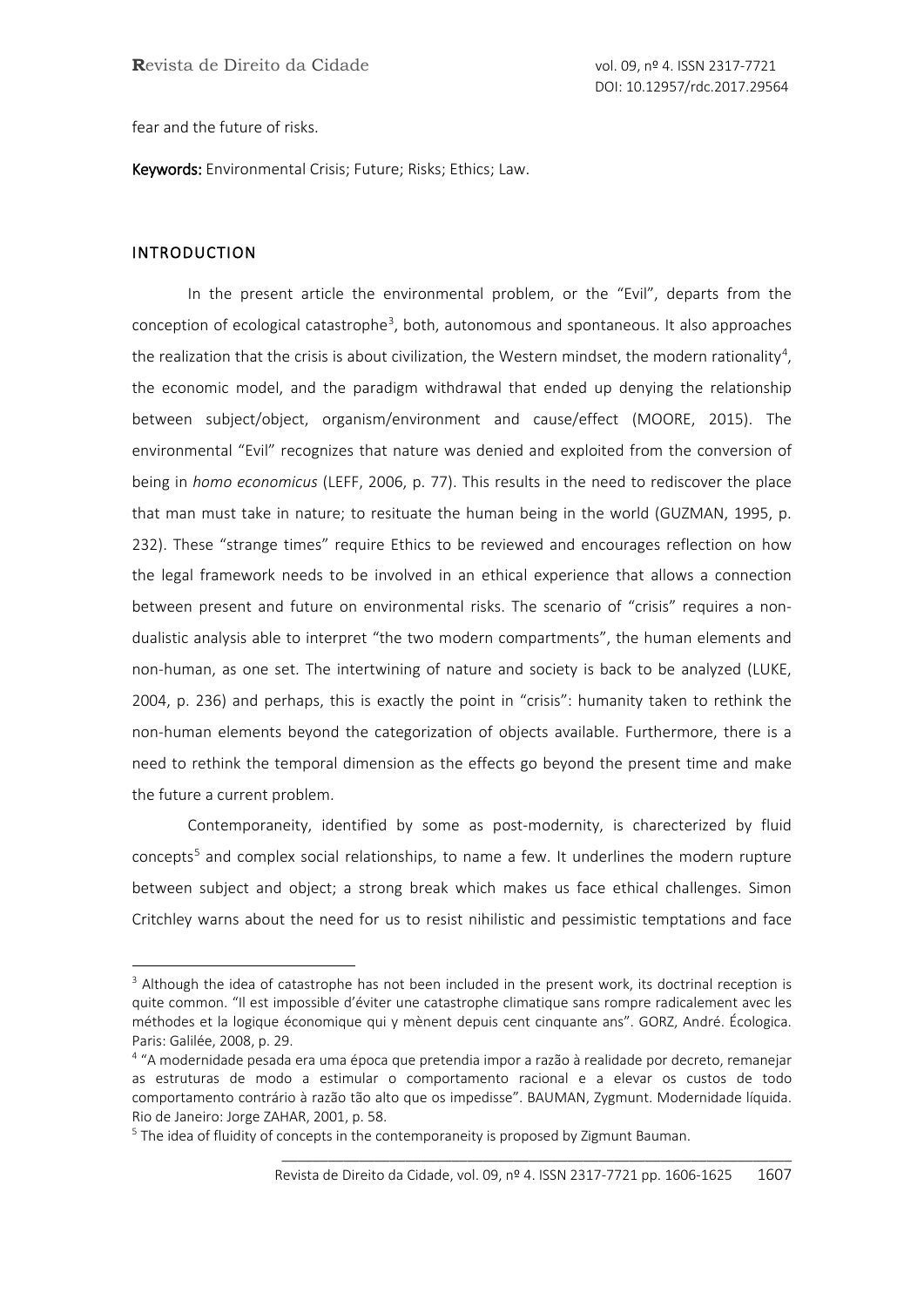<u>.</u>

the harsh reality of the world that points towards unfair violence all around, a growth in social and economical inequality and reactionary behaviour towards what is understood as identity. This is a reality that questions the "health" of liberal democracy and presents a massive political disappointment (CRITCHLEY, 2012, p. 07). Despite Critchley not referencing environmental degradation as one of the aspects of this contemporary reality, it certainly should not be excluded. In the wake of concern raised by Critchley about a motivational deficit that seems to involve ethical experience nowadays, one can question if, as a result, there would also be the emptying of moral reflection about an ethical *pro* future in environmental terms, and if the question of this motivational emptiness reaches towards the Law.

This is the primary challenge of this article: to discuss an ethical experience which reconsiders the gap between present and future in terms of what is conventionally called the "environmental crisis". Raising the possibility of "Ethics of aproximation", in other words, ethical support able to approach the future, even if on the drift of what appears to be the present time, given that, in terms of "environmental crisis", present and future coexist. The aim is to provoke an ethical debate that may assist the Law in the construction of rules that are not only a means of justification, but rather principles that contribute to the motivating force of proper moral relations. The way chosen as basis for analysis of the present difficulty of building an ethical *pro* future, or "Ethics of aproximation" in Law, in times of "environmental crisis", is the fear presented by Hans Jonas, as "heuristics of fear". Critchley's theoretical contribution of "ethical experience" (CRITCHLEY, 2012) compliments the rationale for the proposed analysis. In this sense, this paper first analyzes the recognition that human intervention can cause fear in humanity itself, by the long-term effects of their actions, as proposed by Jonas. In a second moment, it confronts the analysis of the challenges of an ethical experience in Law in times of "environmental crisis", as well as, of ethical-moral disbelief in contemporary societies, using as theoretical reference, the proposal of Simon Critchley<sup>[6](#page-2-0)</sup>.

<span id="page-2-0"></span> $6$  The author begins with the crisis of legitimacy of the political institutions created by the democracies of the Western countries to indicate the necessity of an Ethics that enables us to face the current political situation. Or rather, the starting point will be given from the theoretical challenge, assumed by Critchley, of an ethical experience and subjectivity that leads to an ethical demand for commitment to the disbelief characteristic of today's societies. The challenge is to form an ethical experience, even in the midst of disbelief which will be approached by the present research regarding the challenge of forming an ethical experience of approximation in Law in the name of a future time, even in the face of disbelief in the present.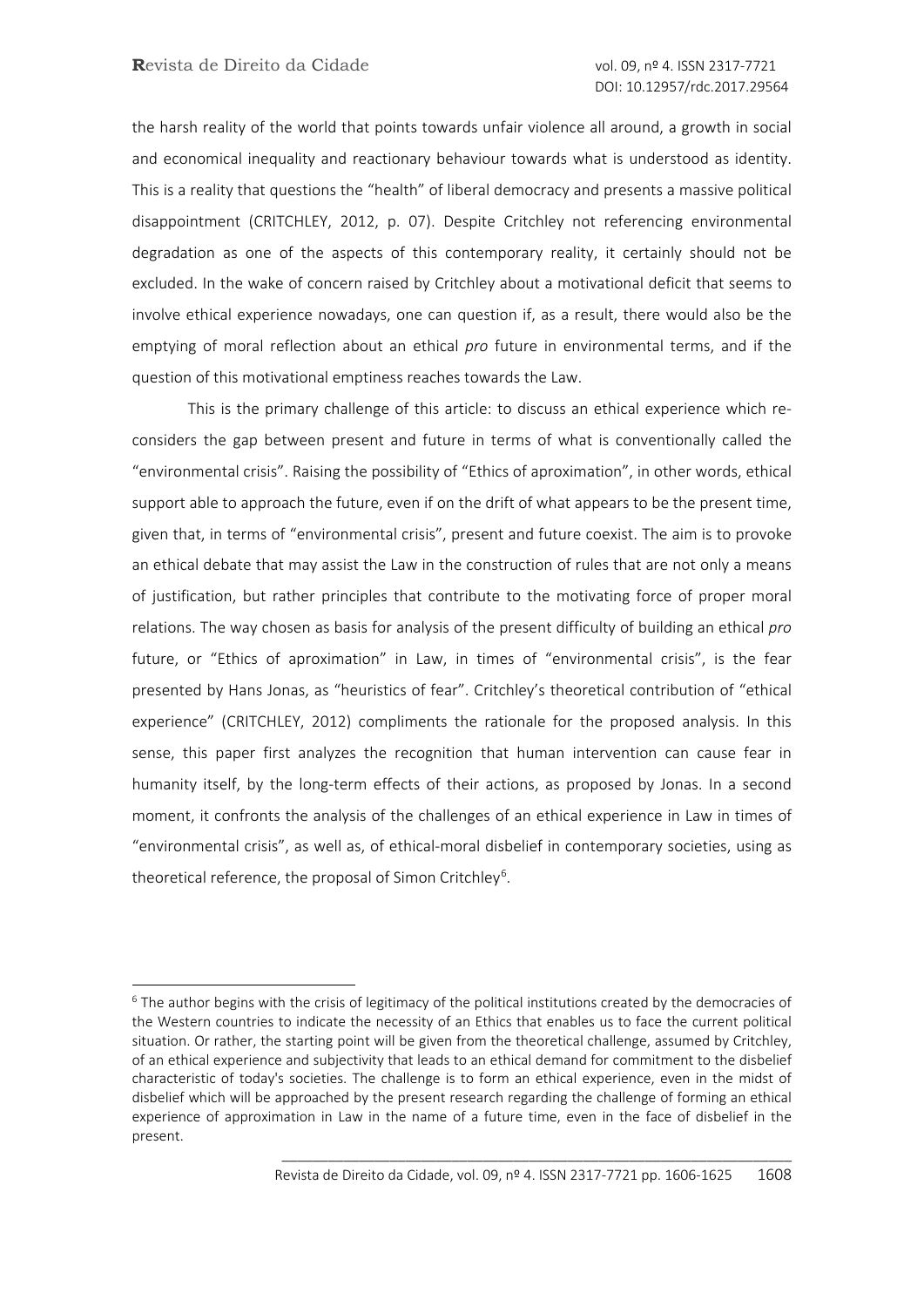**.** 

## STRANGE TIMES OR "ENVIRONMENTAL CRISIS"?

Isabelle Stengers states, "these are strange times" (STENGERS, 2015, p. 07), as if we were living two different stories enacted in a world that has become "global". One of them is known by everyone, and is charecterized by a spirit of competitiveness and the idea of development, but at the same time of fear of its consequences: ever-growing social differences, pollution, pesticides poisoning, depletion of water supplies and the evident climate changes, to name a few. The second story can be clearly identified with regards to the facts, but is obscure when it comes to answers on what has been happening (STENGERS, 2015, p. 08) - the so-called present and future risks, this well-known uncertainty. This global scenario, in which the two stories are staged (the "time of catastrophes"), is highlighted by the need to question what is clearly known as development, and make it responsible for its consequences. It is the realization of how unsustainable that growth is in the manner that has been submitted, or it is simply the famous "environmental crisis". On these "strange times" the challenge is to think of "a future that is not barbaric" (STENGERS, 2015); a life after economic growth.

In fact, "strange times" may well represent the risk scenario arising from the changes in nature made by modern technology (JONAS, 2006), since the word "crisis" indicates a delicate situation, but it is aware that this is something temporary. Far from being just a chapter, or a passing oddity, environmental risks arise as consequences caused by "technological civilization" (JONAS, 2006)<sup>[7](#page-3-0)</sup> and suggests that it will be permanent and not temporary, as one can imagine. Therefore, it is necessary to clarify the approach used here. This is distinct from positions that address the risks to the environment as natural and spontaneous disasters, or as transient problems for the proposed analysis. In terms of "environmental crisis", present and future coexist. That is, the term "crisis" will be used in order to be aligned with the rhetoric commonly used in everyday social relations, but unlike the meaning of temporary difficulty, the "environmental crisis" investigated in this article is part of the present time and future time, composing a new era. The intention is to approach the idea not as something temporary limited, momentary. In doing so, relating it to the consequences brought about by human interventions that have resulted in "fear" about the future, as properly analyzed by Hans Jonas.

This new time points to a nature that needs to be protected against damage, caused by men, and at the same time makes men uncomfortable, once the knowledge and ways of life

<span id="page-3-0"></span> $<sup>7</sup>$  The expression "technological civilization" is used by Hans Jonas to treat the context of societies after</sup> the introduction of technology in modernity. V. O princípio responsabilidade. Ensaio de uma ética para civilização tecnológica. Rio de Janeiro: PUC Rio.

\_\_\_\_\_\_\_\_\_\_\_\_\_\_\_\_\_\_\_\_\_\_\_\_\_\_\_\_\_\_\_\_\_\_\_\_\_\_\_\_\_\_\_\_\_\_\_\_\_\_\_\_\_\_\_\_\_\_\_\_\_\_\_\_\_\_ Revista de Direito da Cidade, vol. 09, nº 4. ISSN 2317-7721 pp. 1606-1625 1609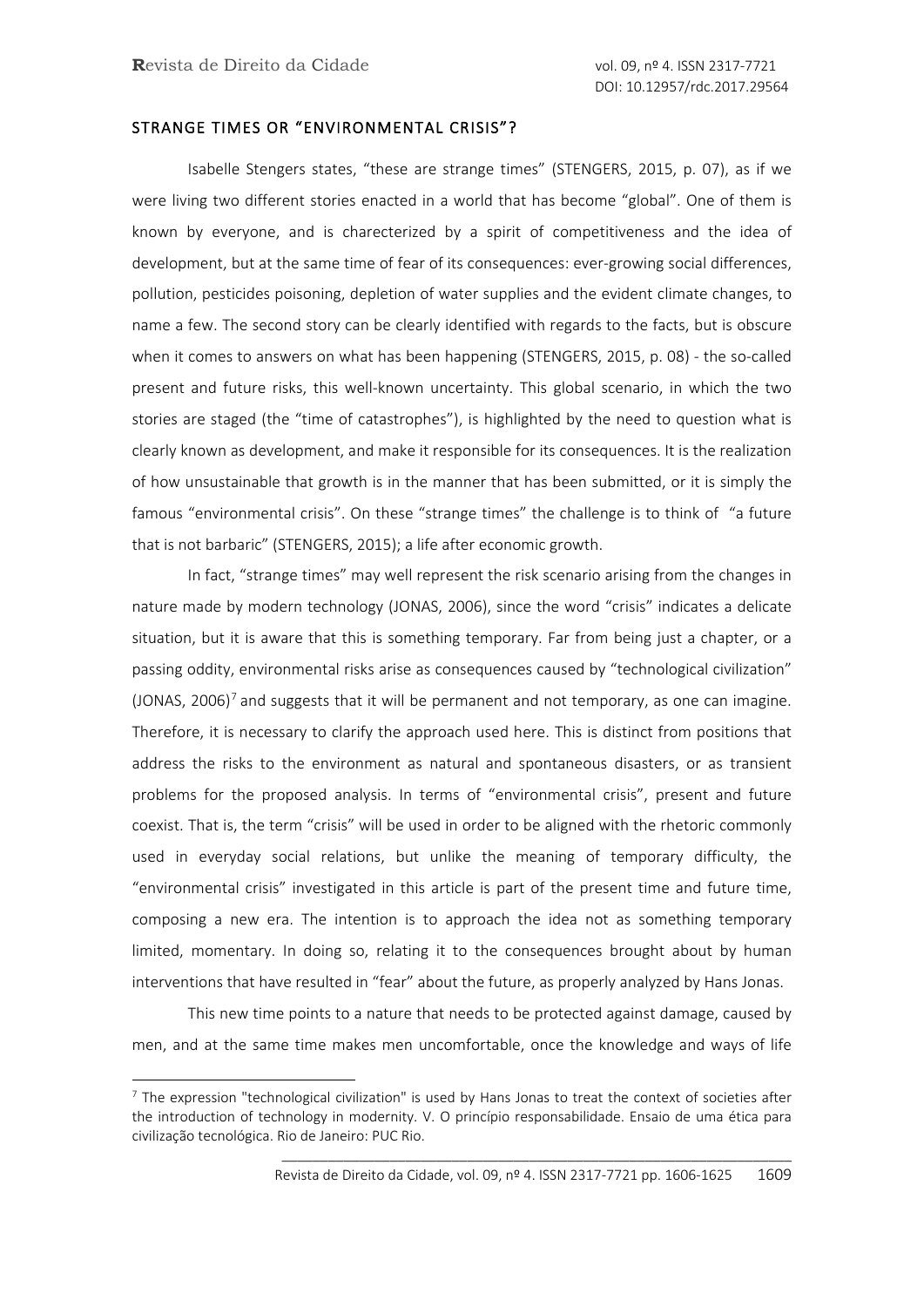(STENGERS, 2015, p. 11) are confronted. As an example, one must mention an article published by the New York Times in April 19th last year. "Ten ways to be a greener traveler, even if you love to fly"<sup>[8](#page-4-0)</sup>, suggests the use of reusable bottles while traveling, as opposed to purchasing disposable plastic bottles throughout the day. According to the Pacific Institute, millions of barrels of oil are needed to produce plastic bottles for water, consumed just by Americans. In 2007, the Institute stated that the amount of oil used in the manufacture of plastic bottles was enough to power more than one million cars. The article also suggests that travelers should take their own mugs for coffee or tea in order to avoid the use of "to-go cups" and save paper. If applied, take the recommendation for New Yorkers to drink coffee in a mug and not in the famous "to-go cups", a conflict between lifestyle and environmental awareness would easily be established. It is part of the routine of New York residents to stop to buy coffee wherever they are heading to, be it a place of work, study or even leisure. A shift in which people would start to carry mugs in their backpacks would be perceived as a "break of style". Here there is the tension created by the distance between present and future in environmental terms: what will be the next and immediate effect on the lives of coffee consumers using "to-go cups"? That is, what environmental impact can they identify in their lives at the present time, due to the style adopted in everyday life? The distance between this action (the use of "to-go cups" as a lifestyle) and, the time of the consequences is so wide (the depletion of natural resources, increased production of waste, pollution etc) that most likely the option of an ethical stance for the future would remain impaired. The reflection here is to consider the timing of things. Clearly, there is a gap between the time of the actions and the time of the demonstration of the consequences, which become part of the scenario of future risks, the famous environmental uncertainty.

The doubt about which form those consequences will take, the intensity and the time of these events, transform the future of the crisis into the present. As contradictory as it may seem, the question about the future of the environment becomes a certainty, upon the realization that the present time is taken by a future crisis, given the urgency to act, including therein the urgency to discuss the relationship between Ethics and Law.

More than regulation through legal standards, this new era - formed by a present time in which the future belongs - suggests that normative production should be accompanied by an ethical debate. If not, it runs the risk of becoming one more mechanism of justification.

<u>.</u>

<span id="page-4-0"></span><sup>&</sup>lt;sup>8</sup> http://www.nytimes.com/2016/04/24/travel/ecotourism-green-travel-tips.html? r=0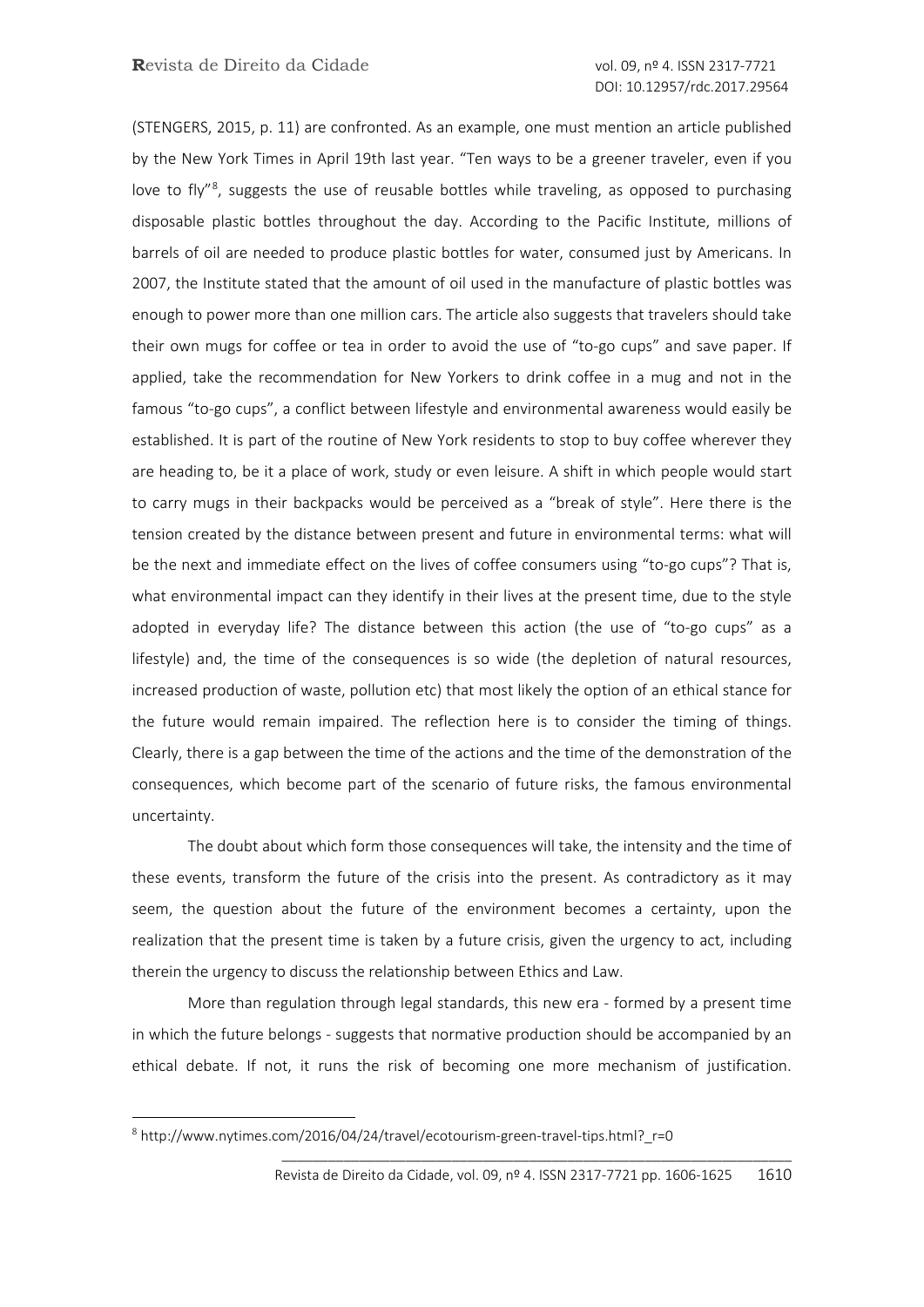#### **R**evista de Direito da Cidade vol. 09, nº 4. ISSN 2317-7721

Therefore, these standards will not be able to motivate the subject, contributing to the motivational deficit, which is one of the hallmarks of contemporary societies, and will remain taken by the feeling of "fear" of the time to come. If taken once again the example of the use of "to-go cups", one can imagine the risks of a rule that does not articulate with the ethical debate. It is hard to imagine that the city of New York could, one day, propose and impose establishments to only sell coffee, tea, water or juice to consumers utilizing reusable containers. This law would remove the use of "to-go cups" by merchants and, at the same time, put an end to what for some could mean a lifestyle. The hypothesis here refers to a scenario in which a norm would be passed out without being accompanied by an ethical discussion; without concern to clarify to the subjects that their moral obligations have now been extended and include their duty towards the future. It is indeed possible that this norm could control the consumption of paper cups. However, the absence of an ethical discussion would potentially, not morally, motivate subjects to the risks of "environmental crisis". One of the consequences resulting from this gap between Ethics and Law would be new lifestyles and habits, which easily arise and are disjointed from an ethical and environmental stance; human behavior motivated to risk containment in these "strange times" can not occur only through coercive measures, but requires an ethical commitment by individuals who lack an ethical experience able to face the gap between present and future, or an "Ethics of aproximation".

In this sense, the "environmental crisis" is not envisaged as a bad phase to be overcomed, but rather as an "evil" that seems permanent, not merely to overcome a current difficulty. Moreover, it does not refer only to major environmental disasters, but also to the damage caused to the environment due to small behaviors that are already part of the routine of social groups, such as the use of "to-go cups". Thus, the "environmental crisis" leads to reflection on the gap between present and future.

# THE FEAR IN JONAS AND THE PRESENT TIME OF THE FUTURE ENVIRONMENTAL **CRISIS**

Crisis, risk and and an open future are, in few words, a possible representation of the theoretical problem faced by Hans Jonas: the construction of responsibility as a imperative which confronts future risks to humanity. The crisis, to Jonas, is born out of the difficulty found in using traditional Ethics to assess good and evil with regards to the changes brought about by modern technology. The risk lies in the uncertainty of the consequences caused by human intervention via technology, including in nature. One of the added risks to the crisis, which is of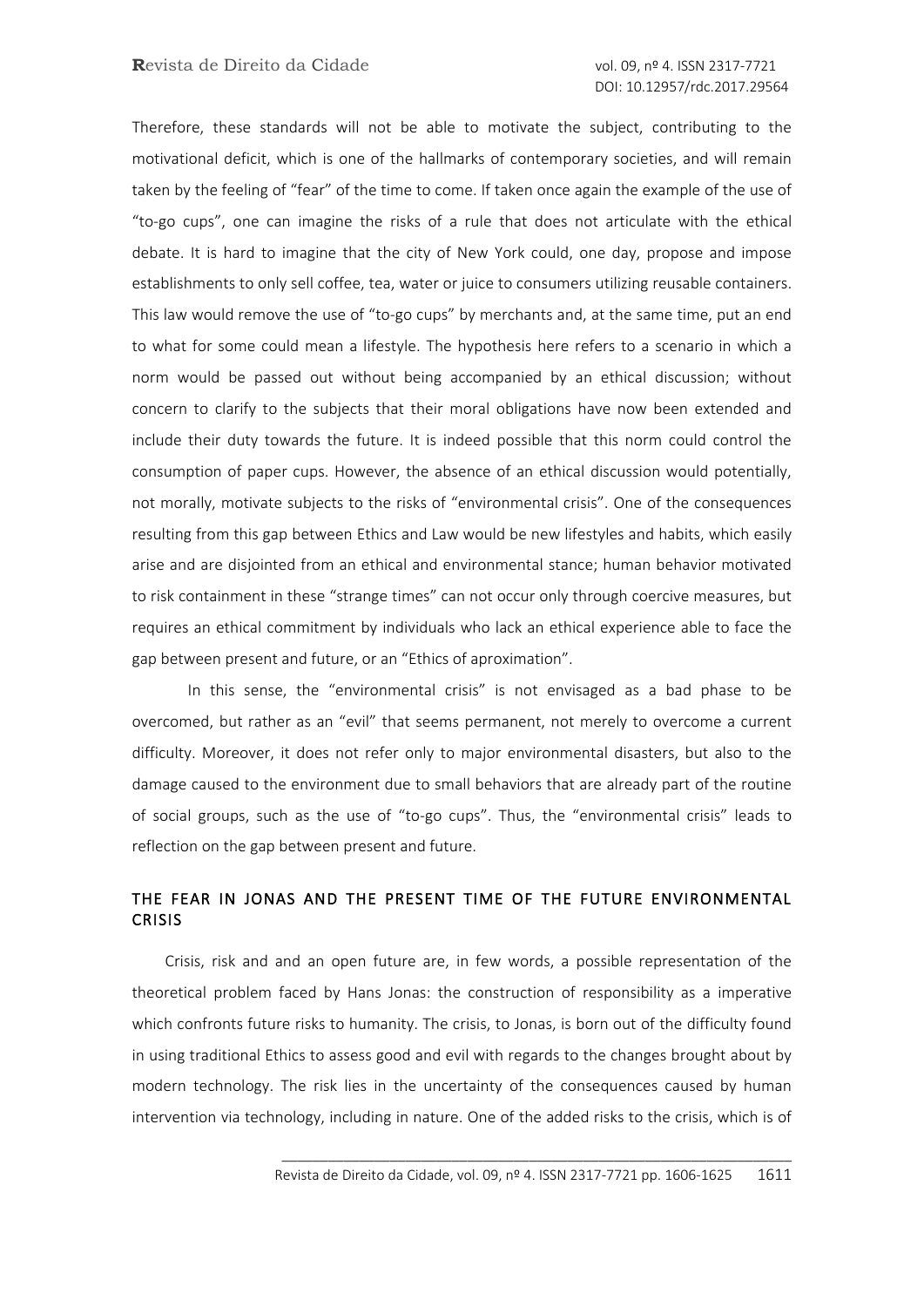**R**evista de Direito da Cidade vol. 09, nº 4. ISSN 2317-7721

<u>.</u>

Jonas' concern, is the future which is open and taken by serious risks, but whose scars of uncertainty do not justify the lack of commitment by the subjects. According to Jonas, we live in an apocalyptic situation, under the threat of a catastrophe. In case we fail, things take the course which had been given at the present time; and more: the danger comes from the excessive dimension assumed by the so-called scientific-technological-industrial civilization (JONAS, DEMING, 2009, p. 12). Therefore, crisis, risk and an open future pervade the development of a new dimension of ethical responsibility, based on the responsibility as a imperative (GORDON, 2014, p. 23)  $9$  that faces this new scenario which, according to him, is named "technological civilization" (GORDON, 2014, p. 09) $^{10}$  $^{10}$  $^{10}$ .

In this sense, with regards to the power of human intervention in nature raised by Hans Jonas, the "environmental crisis" departs from the ecological catastrophe mode and approaches the realization that nature was denied and highly exploited. Another aspect of this conception of environmental issues as crises, is the need for the discussion of risks, primarily future risks. In other words, considering the possible risks of degradation and environmental damage caused by the civilization model assumed after modernity. Thus, the "environmental crisis" presents a "risk regime" as it becomes integrated into the routine of this "new" society and imposes a new order; one that is no longer national but global, given the spatial extension and temporal consequences of human actions. The need to discuss a new ethical paradigm (BECK, 2009, pp. 03-05), including time (OST, 1997), means considering this crisis scenario as one in which one can find risks and an open future. As such, the analysis presented becomes the proposal of *pro* future Ethics.

Early in his work "The imperative of responsibility", Jonas declares his belief in the need for changes in Ethics, in view of, the transformations undergone by the human capacity. The modified nature of human action, according to the author, comes as a logical consequence of ethical changes. The new faculties, understood by him as a consequence of modern technology, present a new dimension of ethical behavior, hitherto not designed by traditional Ethics (JONAS, 2006, p. 29). This results in two observations: the first one being that, all traditional Ethics are

<span id="page-6-0"></span><sup>9</sup> According to Walter Weisskopf, the central question in Hans Jonas's theory is: "what kind of changes have to take place in our ethos in order to create an atmosphere of responsability for the future of humankind?". V. Moral responsability for the preservation of humankind. In: GORDON, John-Stewart, BURCKHART, Holger. Global ethics and moral responsibility. Hans Jonas and his critics. Surrey: ASHGATE, 2014, p. 23.

<span id="page-6-1"></span> $10$  The expression used by Jonas is "technical civilization". V. Responsibility today: the ethics of an endangered future. In: GORDON, John-Stewart, BURCKHART, Holger. Global ethics and moral responsibility. Hans Jonas and his critics. Surrey: ASHGATE, 2014, p. 09.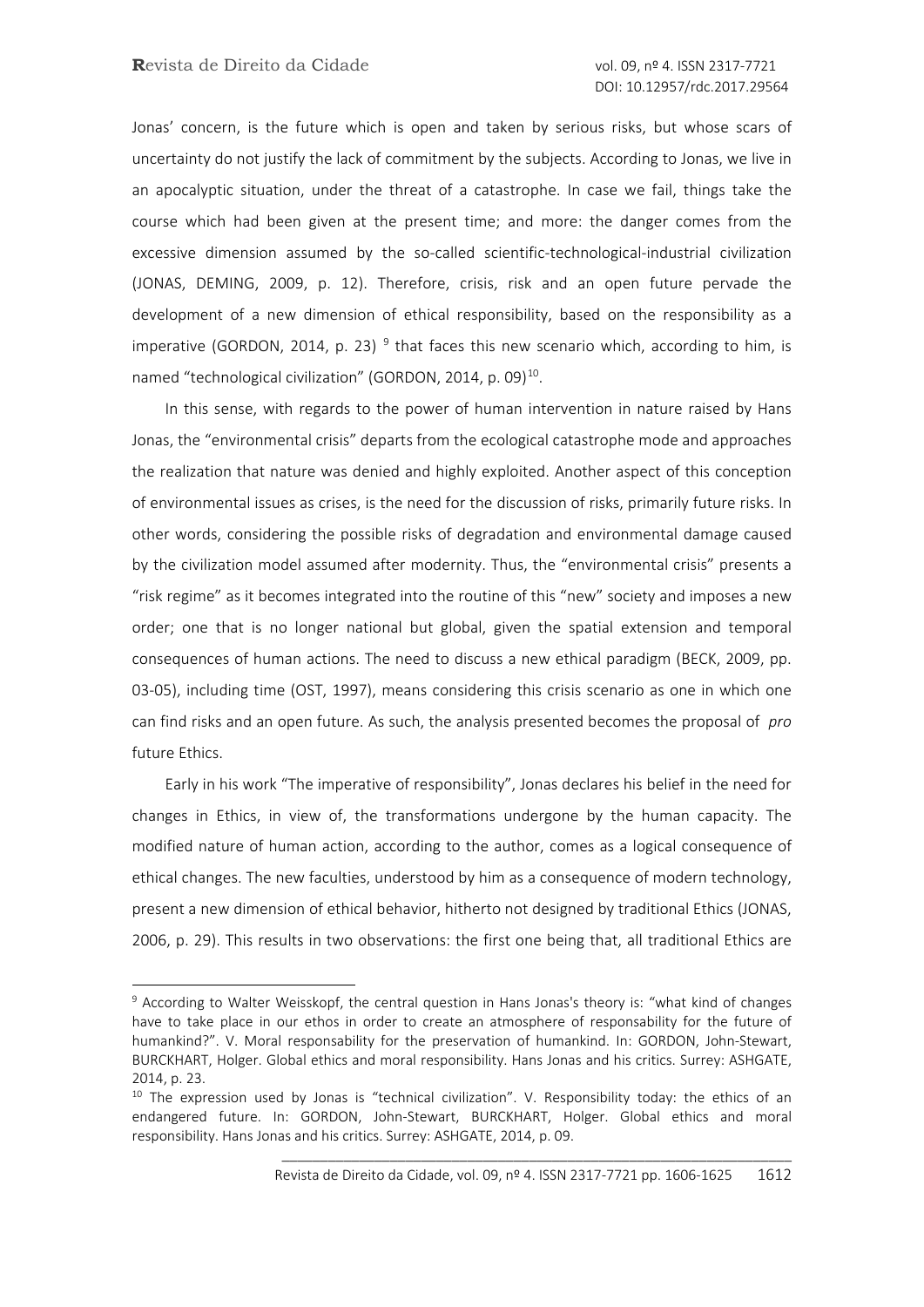$\overline{\phantom{a}}$ 

anthropocentric (JONAS, 2006, p. 35). In other words, the ethical significance of these positions is focused on a direct relationship between men, including man's relationship with himself. The second one refers to the concern of the action, which has always proved to be targeted for action. That is, the position of traditional Ethics about good and evil is lacking in long term considerations, as well as, often turn to the immediate and near reflexes of human acts in the lives of men instead. Ethics, taken by the author as traditional, do not consider the effects of actions taken by moral subjects before the non-human elements, given its anthropocentric character and concern for proximity.

Traditional Ethics, for Jonas, suffer a kind of confinement, in other words, limited to the field of immediacy of action, where time is common. The behavior of moral analysis turns to the present. A direct consequence of this isolation is a moral environment focused on those who live presently, or as he states "The moral universe consists on the contemporary, and its future horizon is limited to the predictable length of time of their lives" (JONAS, 2006, p. 36)<sup>[11](#page-7-0)</sup>. The analysis of human action, from the idea of the good or the evil occurs from short-term consequences. However, according to Jonas, the scenario has now changed. Modern technology has brought new forces and, with them, new consequences, resulting in the inadequacy of traditional ethical references. But this is not to say that the "Ethics of the closer ones" are no longer valid; which remain valid for the sphere of intimacy and routine of human relations. However, the changes brought about by the technical lead actors, their actions and effects for a sphere beyond the proximity, provoke the need in Ethics for a new dimension of responsibility. This results, since man is now called to account also for long-term consequences. According to the author, care for the future of humanity is a collective duty in the era in which technological civilization is omnipotent, if not in its production, in its destructive potential (BURCKHART, 2014, p. 09)<sup>[12](#page-7-1)</sup>; the risks are gaining ground and require care at the present time. If taking care of the future of humanity is, to Jonas, a collective duty that already exists, it means that the "imperative of responsibility" recognizes the gap between present and future. However, it proposes to work, through the Ethics of responsibility, the bridging of these two spheres of time.

One of the changes caused by technical intervention of the subject is, according to Jonas, the vulnerability of nature, which to him is one of the indications that there is a need to discuss

<span id="page-7-0"></span><sup>11</sup> JONAS, Hans. O princípio responsabilidade. Ensaio de uma ética para civilização tecnológica. Rio de Janeiro: PUC Rio, 2006, p. 36.

<span id="page-7-1"></span><sup>&</sup>lt;sup>12</sup> V. Responsability today: the ethics of an endangered future. In: John-Stewart, BURCKHART, Holger. Global ethics and moral responsibility. Hans Jonas and his critics. Surrey: ASHGATE, 2014, p. 09.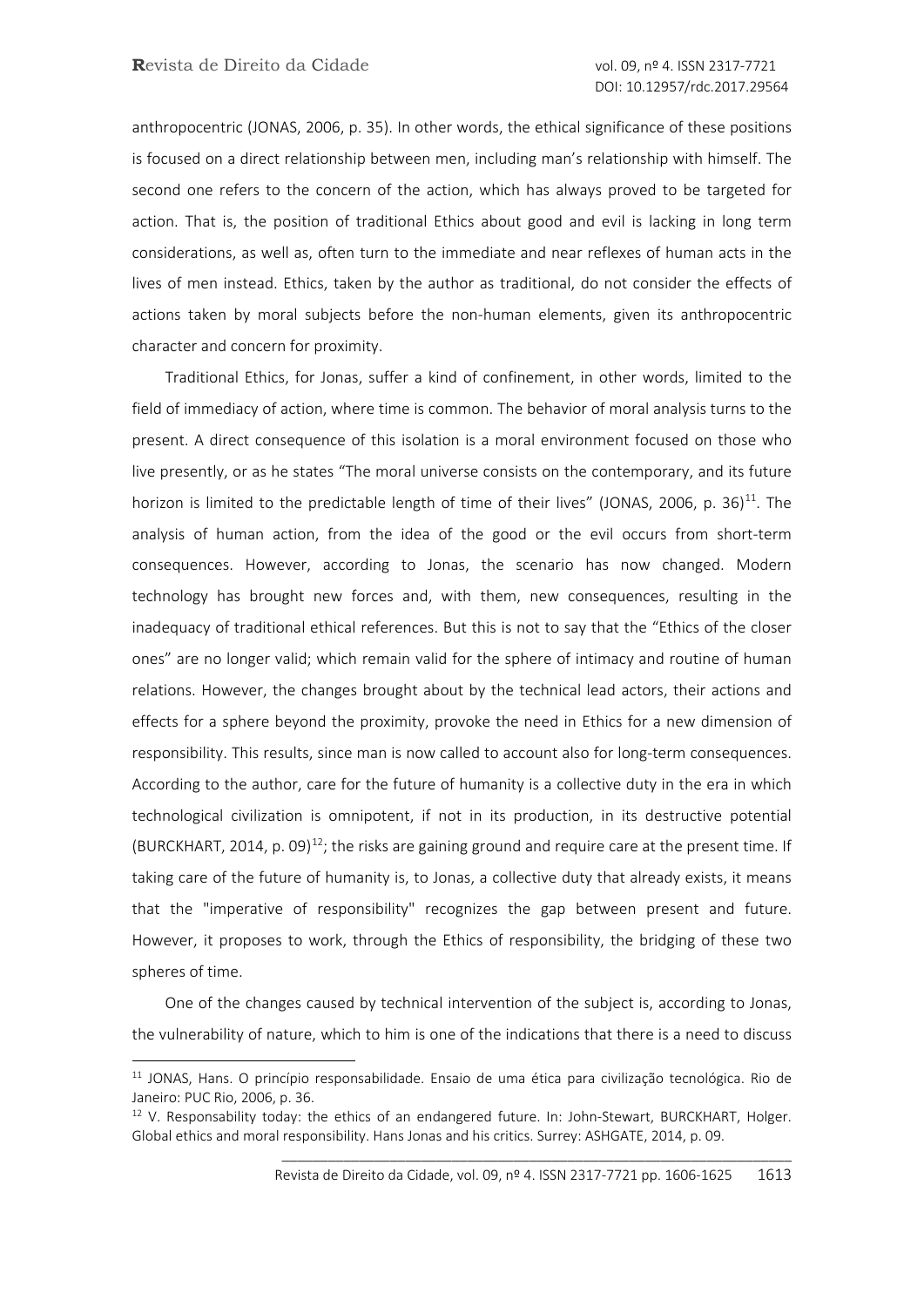new Ethics, once traditional Ethics no longer meet the challenges created by technological civilization. This is because "nature as a human responsibility is surely one *novum* on which a new ethical theory must be considered" (JONAS, 2006, p. 39) $^{13}$ . Until then, no Ethics were forced to think of human life as a global condition, nor the distant future. However, since both, human life and future time, became part of the "game" of modern technology, a new conception of rights and duties became necessary. It is no longer possible to think of rights and duties from a defined logic criteria, as proximity and simultaneity, once these were transformed by the spatial growth and temporal extension of the consequences of human action. Technical praxis changed the cause and effect relationship. By giving moral equation a cumulative character it brought a new ethical problem, "the gap between the power to foresee and the power to act". The ethical challenge is to act in the present, in the face of predictions of the future of the consequences and act before the risk scenario, even while being charactherized by uncertainty and doubt. Traditional Ethics had never even considered this gap between the forecast for the future and the present action of the time, so do not sufficiently contribute to the idea proposed in the present article; that the "environmental crisis" is a future which the present time is already a part of, despite the gap between present and future. One must not only think about how to act in the face of environmental catastrophes, it must actually rethink ethical models and consider that a new dimension of responsibility towards nature emerges in the scenario created by modern technology.

Analyzing the temporal element of ethical responsibility, and assigning this responsibility to Ethics and Law under the "environmental crisis", is what is proposed by Hans Jonas and also operates as the foundation of this article. With regards to the temporal dimension of the actions, responsibility often acts in response to events in the past. On the other hand, it has prospective responsibility (CANE, 2002, p. 31) $^{14}$  $^{14}$  $^{14}$ , taken here in ethical terms, which acts to establish obligations and duties, not because of past acts, but in face of a future time. Thus, adding an ethical conception guided by a transtemporal<sup>[15](#page-8-2)</sup> notion is, to Law, a possible path that has, as theoretical alternative, the redemption of the discussion about the Ethics of

<u>.</u>

<span id="page-8-0"></span><sup>&</sup>lt;sup>13</sup> JONAS, Hans. O princípio responsabilidade. Ensaio de uma ética para civilização tecnológica. Rio de Janeiro: PUC Rio, 2006, p. 39.

<span id="page-8-1"></span><sup>&</sup>lt;sup>14</sup> CANE, Peter. Responsibility in law and morality. Oxford: Hart Publishing, 2002, p. 31.

<span id="page-8-2"></span><sup>&</sup>lt;sup>15</sup> Transtemporality represents a challenge to Ethics itself, which has always been concentrated in the present, since the temporal expansion of the consequences of human action has always been associated with random chances. However, the order of global environmental risks requires the right to perceive that the moral universe surpasses the behavior of contemporaries, and presents the need for the Law to operate through a transtemporal ethical framework in the ambit of the environment.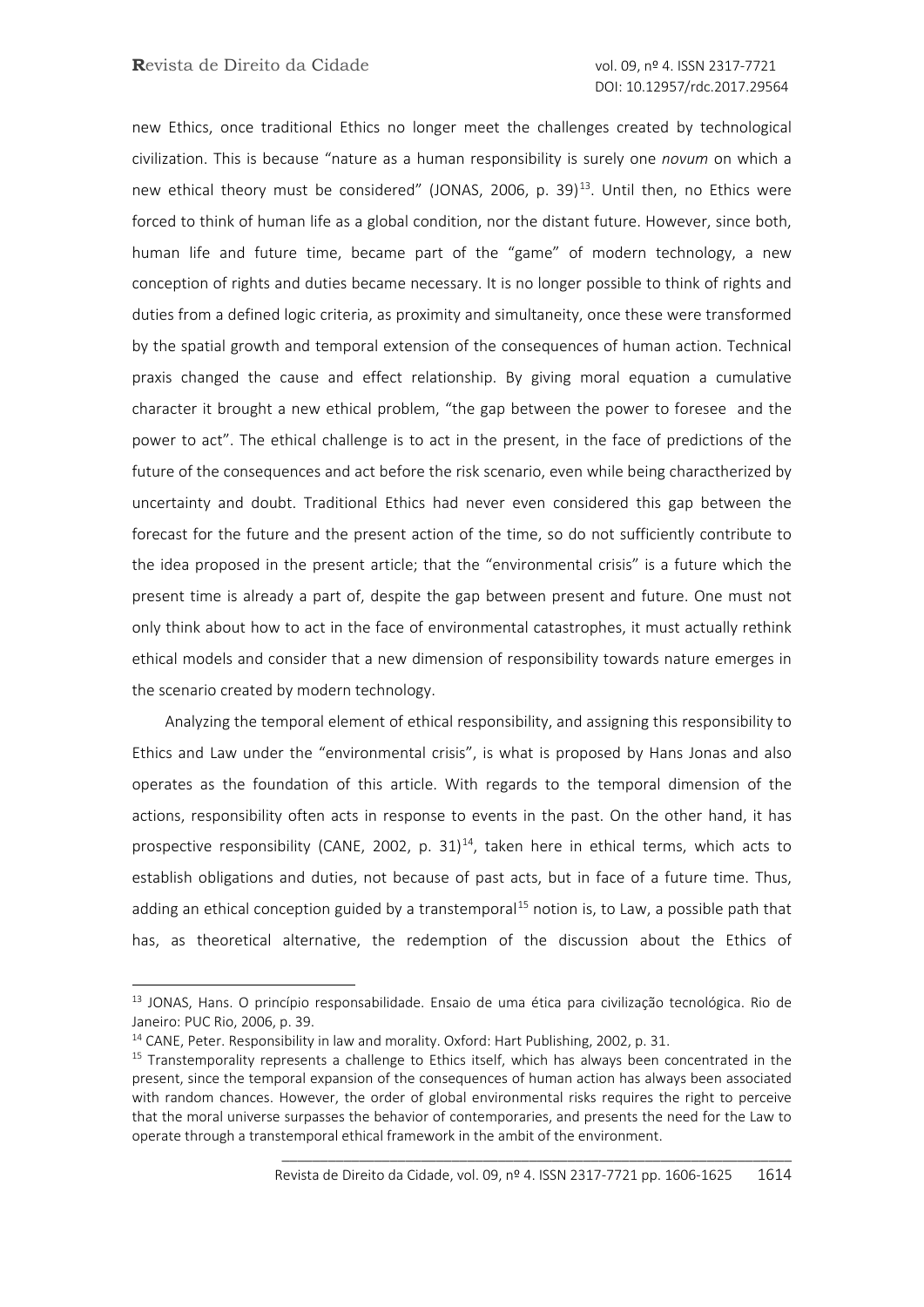<u>.</u>

responsibility. The responsibility, in turn, takes on Jonas the status of a principle (JONAS, 2006, p. 189)<sup>[16](#page-9-0)</sup>, based on the need to act today without losing the relationship with the past, as well as, with tomorrow even when the latter is an uncertain future. Responsibility, in this case, takes the role of an ethical principle of command of *pro* future<sup>[17](#page-9-1)</sup> Ethics, which for this article involves adding to Law an ethical experience able to act in the present with the anticipation of expected consequences for a future time of environmental risks.

The motivation for humanity to act in advance is, for the author, the fear about the future consequences of behavior assumed after modernity. Due to the rising human modification of the technical power, Jonas pointed out the fear that humanity made in itself, that is, the fear of humanity as its own destructiveness. He stressed that "to investigate what we really give value to, moral philosophy has to consult our fear before our desire" (JONAS, 2006, p. 71)<sup>[18](#page-9-2)</sup> which he called *heuristics of fear*. Fear, to Jonas, motivates the Ethics of the future.

However, these new Ethics are faced with a fear that turns something on that has not been tried and that may not count with similar situations in the past, as well as, in the present (GORDON, 2014, p. 16)[19](#page-9-3). In this sense, Jonas proposes that the *malum,* so far only imagined (a future *malum)*, should take the form of an experienced *malum*, known as, past or present. "Thus, getting a projection of that future becomes a first duty, as it were introductory, to the Ethics that we seek" (JONAS, 2006, p. 72)<sup>20</sup>. However, the imagined *malum* is not experienced by the subject and therefore does not produce fear which usually happens when the subject is threatened. The second introductory duty authorizes the imagined destination of future men, or even the planet, and exerts influence on what motivates our actions and mind. That is, "the willingness to be affected by salvation or misery (even if only imagined) of the future generations, is the second duty of desired ethics" (JONAS, 2006, p. 72) $^{21}$  $^{21}$  $^{21}$ . This is because,

<span id="page-9-0"></span><sup>&</sup>lt;sup>16</sup> Jonas analyzes what he calls Theory of Responsibility and highlights the importance of the future horizon. O princípio responsabilidade. Ensaio de uma ética para civilização tecnológica. Rio de Janeiro: PUC Rio, 2006, p. 189.

<span id="page-9-1"></span><sup>&</sup>lt;sup>17</sup> "Obter uma projeção desse futuro torna-se um primeiro dever, por assim dizer introdutório, daquela ética que buscamos". O princípio responsabilidade. Ensaio de uma ética para civilização tecnológica. Rio de Janeiro: PUC Rio, 2006, p. 72.

<span id="page-9-2"></span><sup>&</sup>lt;sup>18</sup> O princípio responsabilidade. Ensaio de uma ética para civilização tecnológica. Rio de Janeiro: PUC Rio, 2006, p. 71.

<span id="page-9-3"></span><sup>&</sup>lt;sup>19</sup> JONAS, Hans. Responsability today: the ethics of an endangered future. In: GORDON, John-Stewart, BURCKHART, Holger. Global ethics and moral responsibility. Hans Jonas and his critics. Surrey: ASHGATE, 2014, p. 16.

<span id="page-9-4"></span><sup>&</sup>lt;sup>20</sup> O princípio responsabilidade. Ensaio de uma ética para civilização tecnológica. Rio de Janeiro: PUC Rio, 2006, p. 72.

<span id="page-9-5"></span><sup>21</sup> O princípio responsabilidade. Ensaio de uma ética para civilização tecnológica. Rio de Janeiro: PUC Rio, 2006, p. 72.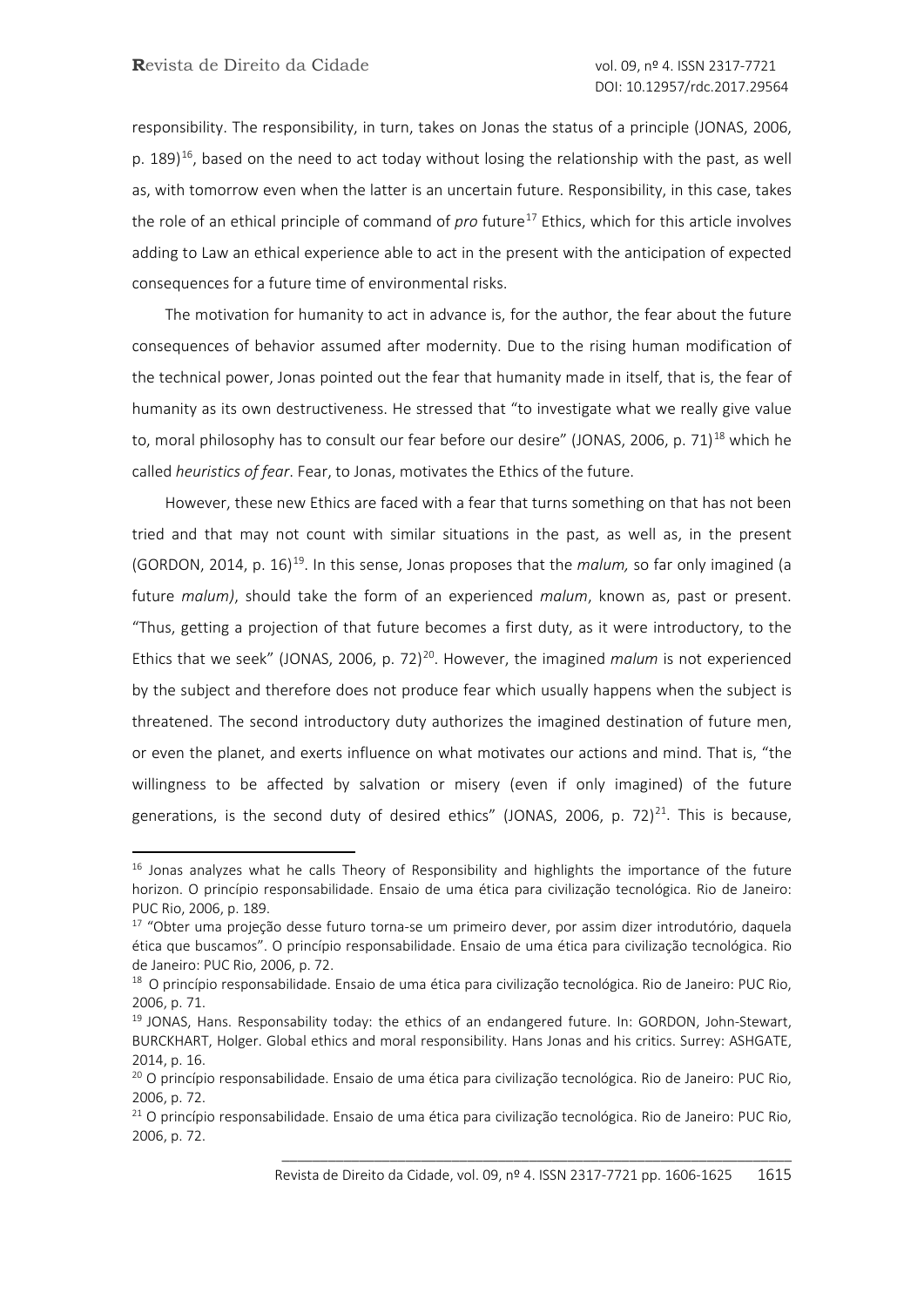<u>.</u>

according to Jonas, to the new sphere of action - brought about by technological planning fantasies are not paralyzed. Projection of the future is part of the duties of that sphere (JONAS, 2006, p. 72 $^{22}$  $^{22}$  $^{22}$  and its uncertainties are worth exploring.

The caveat of the author, with regards to the difficulty of Ethics dealing with an unknown *malum* by human experience, therefore, would not, at first glance, have the ability to motivate moral behavior in the name of a distant future. This leads to another peculiarity in future Ethics, which is their non-reciprocity. The duty to the future has no corresponding right, which is another challenge of these new Ethics proposed by Jonas. There is no reciprocity in the sphere of the imperative of responsibility, once the desired ethical subject dealt with does not yet exist. This unknown and non-existent future, for obvious reasons, can not correspond, present a counter match, or establish a list of rights and duties as do traditional Ethics. In Jonas's words, "in the absence of time travel, reciprocal interaction with distant generations is impossible" (MULGAN, 2006, p. 342)<sup>23</sup>. Thus, it is not possible to ask what the future has for me or for us, then, to define the corresponding ethical behavior (JONAS, 2006, p. 89) $^{24}$ .

Furthermore, the Ethics of the future emerge as a new alternative in the face of the inability of traditional Ethics to operate in the scenario caused by technology, including the vulnerability of nature. The changes brought about technological civilization, according to the author, cause fear about the future. This motivates the discussion of Ethics about what is to come, whose performance is through the imperative of the responsibility. In this regard, two observations come about: first, its non-reciprocity, in other words, a liability for which there is no corresponding match, once it has an obligation towards a non-existent something, in other words, the future. The second observation relates to the fact that, unlike the commonly used sense of responsibility, which would be a calculation of what should be done *ex post facto*, the imperative of responsibility emphasizes the determination of what has to be done.

In this sense, the notion of responsibility found in the imperative presented by Jonas has relevant place, due to the object that claims one's act, and not, due to one's conduct and its consequences (JONAS, 2006, p. 167)<sup>[25](#page-10-3)</sup>. However, it is emphasized that this justifying object of

<span id="page-10-0"></span><sup>22</sup> O princípio responsabilidade. Ensaio de uma ética para civilização tecnológica. Rio de Janeiro: PUC Rio, 2006, p. 72.

<span id="page-10-1"></span> $23$  MULGAN, Tim. Future people. A moderate consequentialist account of our obligations to future generations. New York: University Press, Oxford, 2006, p. 342.

<span id="page-10-2"></span><sup>&</sup>lt;sup>24</sup> O princípio responsabilidade. Ensaio de uma ética para civilização tecnológica. Rio de Janeiro: PUC Rio, 2006, p. 89.

<span id="page-10-3"></span><sup>25</sup> O princípio responsabilidade. Ensaio de uma ética para civilização tecnológica. Rio de Janeiro: PUC Rio, 2006, p. 167.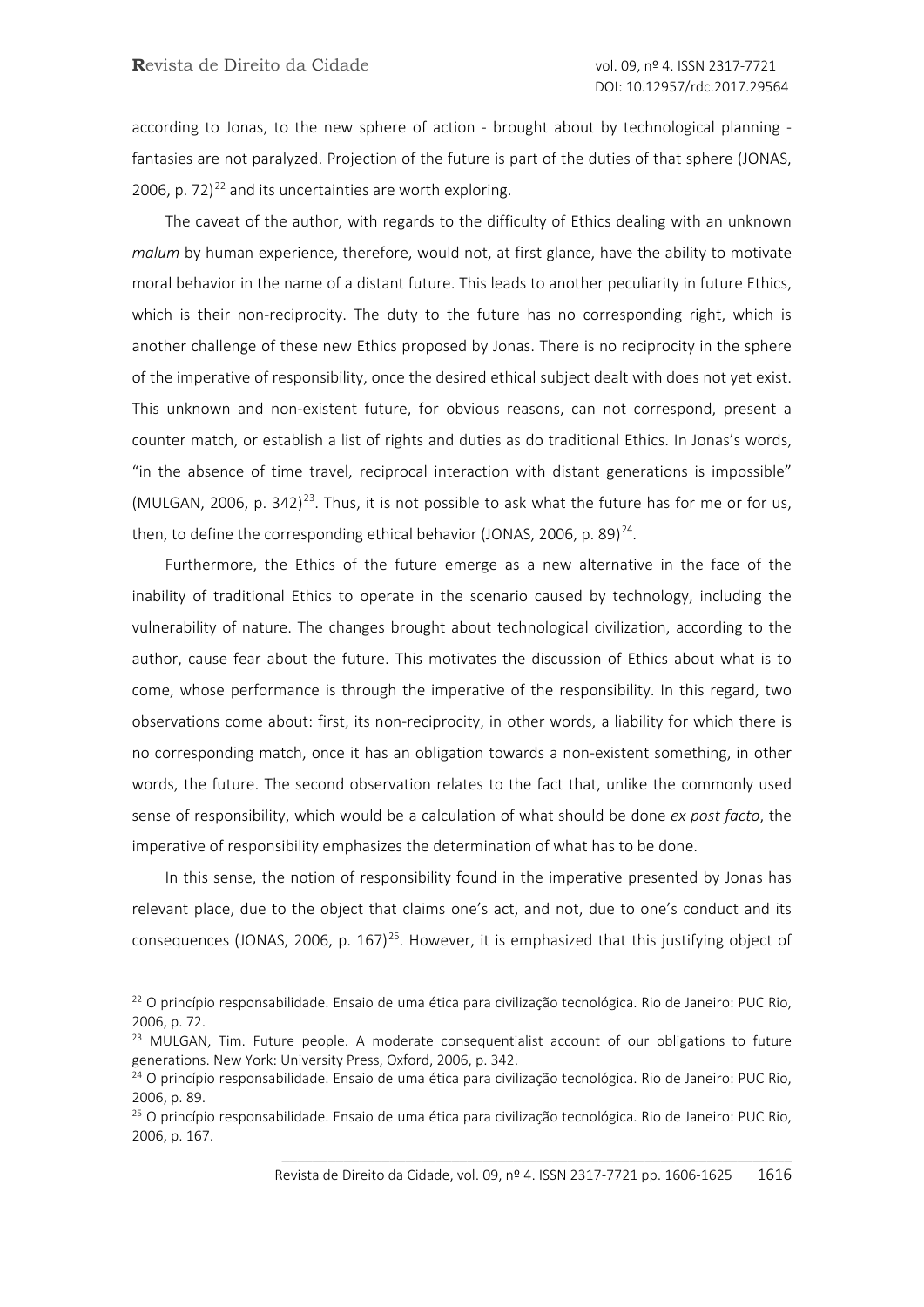$\overline{\phantom{a}}$ 

moral action, the changed nature of human action, has been motivated by fear, and it is this fear about the uncertain future that justifies the Ethics of the future to Jonas. Announcing the "ethical vacuum" we've experienced, awash in nihilism, the author points to fear as a noun of true wisdom when we are facing immanent threats. However, he points out that fear can not act in the same proportion as it used to from a long-range perspective. The reason lies in the fact that the small magnitude of things, which occure because of the distance in time between action and consequences, makes them seem innocent (JONAS, 2006, p. 65)<sup>26</sup>. In other words, what is far from the eyes does not generate the same fear as what is present. What is not real, something non-existent, does not seem to cause fear and leads to an "ethical vacuum". As an example, the future of nature, in light of the vulnerability caused by the technique. However, this article aims to analyze not only how fear would be a reason for Ethics that stand on behalf of the unborn, but also, to an approach of ethical experience in Law that would be built in the midst of a motivational deficit, including ethical, which seems to represent the landscape of contemporary societies (CRITCHLEY, 2012)<sup>[27](#page-11-1)</sup>.

The reference to Ethics of transition arise from the gap pointed out by Hans Jonas, "the gap between the power to forsee foresight and the power to act". The characteristics of this time between predicted consequences and the actions themselves, which seem to be present time, is disbelief or disappointment; the nihilism described by Simon Critchley, which requires a reaction through a theory of ethical experience and subjectivity. This is the challenge proposed here: to analyze the implications of motivational and ethical deficit for the Ethics of the future. Put simply, to discuss the need for Ethics of responsibility, which emerge from an atmosphere of fear, according to Jonas, but face a disappointment that seems to take into account contemporary societies, according to Critchley. The question that permeates the problem presented here is about the possibility of an ethical experience in Law to act before the reported time lag; "the Ethics of aproximation in Law" in these strange times or "environmental crisis".

# THE MOTIVATIONAL DEFICIT IN THE PRESENT AND THE ETHICAL EXPERIENCE OF THE FUTURE

This article investigates the possibility of "the Ethics of aproximation in Law". It starts with

<span id="page-11-0"></span><sup>&</sup>lt;sup>26</sup> O princípio responsabilidade. Ensaio de uma ética para civilização tecnológica. Rio de Janeiro: PUC Rio, 2006, p. 65.

<span id="page-11-1"></span><sup>&</sup>lt;sup>27</sup> CRITCHLEY, Simon. Infinitely demanding. Ethics of Commitment, politics of resistance. Brooklyn: Verso Books, 2012.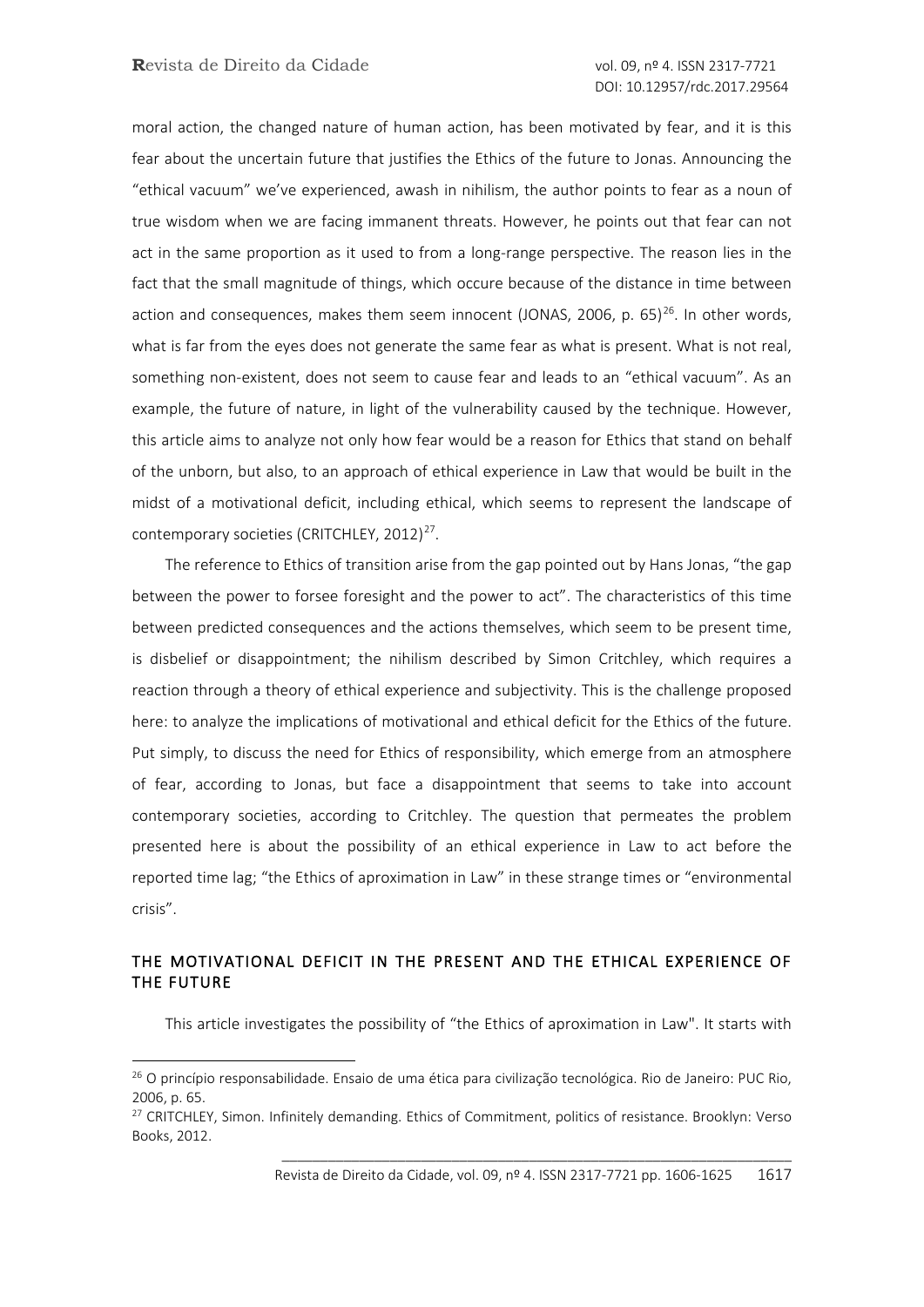**.** 

the consideration of the need for Ethics of responsibility in advance, in environmental terms, in spite of the difficulty of operating in the present with the future time in mind, the uncertain time. The Western democratic model poses difficulties accentuated by the backdrop of uncertainties in a global environmental risk context, as well as, a trend for evidence and immediatecy, an "order of fear", a fragmented urban life and a legitimacy crisis which is going into the political institutions formed by the Western democratic model<sup>[28](#page-12-0)</sup>. It is in fact, an ethical experience in Law that conceives a new relationship between time, Ethics and environmental responsibility; a new ethical commitment to be assumed by the global risk society<sup>[29](#page-12-1)</sup> or, in Jonas's words, new Ethics for the technological civilization. This contributes to the understanding that *pro* future Ethics prove to be necessary to the order of risks, even when this points to a motivational and ethical deficit, clouding the subject of contemporary societies. Furthermore, this leads to the understanding that an ethical experience, in which the commitment of individuals to resist favored nihilistic temptation today, is the condition of possibility for confronting the environmental future time. A kind of Ethics of transition: an ethical experience in Law that can mediate the communication between the present fear scenario and the script of a future risk, thereby, approaching these two times (present and future) in these "strange times".

This binary scenario presents disappointment and a future of risks. It is the starting point for an ethical experience in Law. The idea is that when considering the scars of the present, this "Ethics of aproximation" will be able to contribute to the reduction of the gap between the present time of action and the future time of environmental risks, both respectively fundamental to adopt an ethical stance towards environmental prospective (CANE, 2002, p.  $31$ <sup>[30](#page-12-2)</sup> responsibility.

Understanding the gap between present and future in the environmental risk order becomes a necessary condition to propose an "Ethics of aproximation in law", therefore, the theoretical proposal of Simon Critchley seems a good alternative to investigate the possibility of an ethical experience and subjectivity of the current dissatisfaction scenario. In his "Infinitely

<span id="page-12-0"></span><sup>&</sup>lt;sup>28</sup> In this sense: BAUDRILLARD, Jean. A sociedade de consumo. Lisboa: Edições 70, 2008. BAUMAN, Zygmunt. Medo líquido. Rio de Janeiro: Jorge Zahar, 2008. CRITCHLEY, Simon. Infinitely demanding. Ethics of Commitment, politics of resistance. Brooklyn: Verso Books, 2012. In this sense:<br><sup>29</sup> In this sense: V. BECK, Ulrich. Políticas ecológicas en la edad del riesgo. Antídotos. La irresponsabilidad

<span id="page-12-1"></span>organizada. Barcelona: El Roure, 1998. BECK, Ulrich. La sociedad del riesgo global. Madri: Siglo XXI, 2009. LEFF, Enrique. Racionalidade ambiental – a reapropriação social da natureza. Rio de Janeiro: Civilização Brasileira, 2006.

<span id="page-12-2"></span><sup>&</sup>lt;sup>30</sup> Peter Cane analyzes the prospective responsibility turning to the temporal element of responsibility. Responsibility in law and morality. Oxford: Hart Publishing, 2002, p. 31.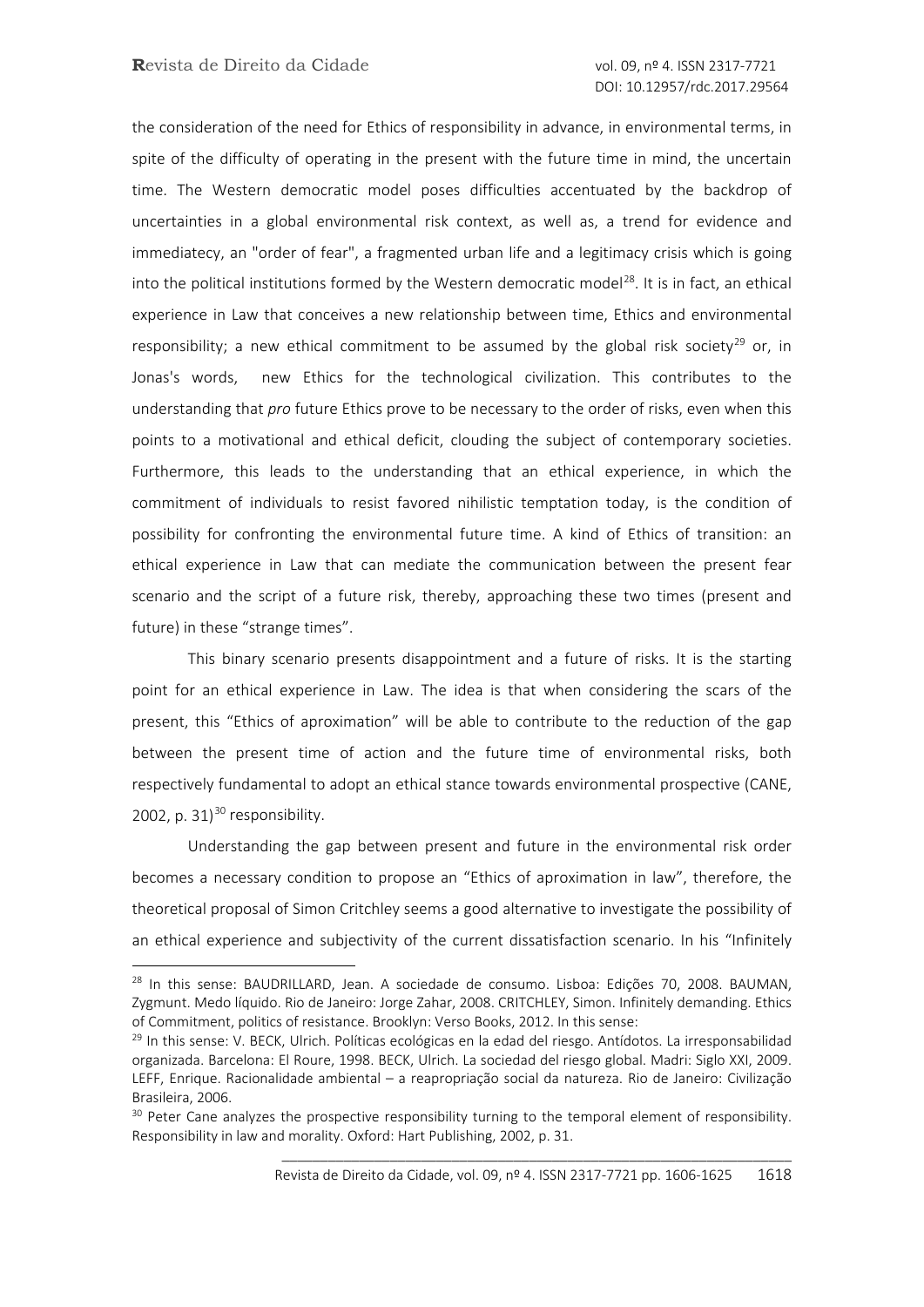Demanding - Ethics of Commitment, Politcs of Resistance", Critchley begins his analysis pointing to what he calls the "motivational deficit". He explains that this deficit directly affects the liberal democracy model, once the citizens live with the rules issued by the State, which coordinate life in contemporary society, but as a kind of external link that is not internally convincing; these standards are simply not part of our thoughts, our subjectivity, according to Critchley. Thus, liberal democracy does not motivate subjects enough, and, what is now needed is an ethical conception which accepts the motivational deficit found in democratic institutions, without however, embracing nihilism or disbelief. Although the author does not cite the Law as one of these democratic institutions in which the subjects suffer a motivational deficit, it is possible to interpret his viewpoint as such. One can also identify this deficit or disbelief as one of the points of difficulty of the Ethics for the future in Law. If the contemporary setting is overtaken by nihilism, how can one enforce the legal provisions aimed at protecting the environmental future and the quality of life of future generations? How can one motivate the subjects morally with what still appears to be? One possible solution would be to persuade the modern subjects that the future time of the environment is already part of the present. Therefore, the dialogue between Ethics and Law needs to be established, hence the need of an "Ethics of aproximation in Law", able to assist the analysis of the gap between present and future in the "environmental crisis".

> What is lacking at the present time of massive political disappointment is a motivating, empowering conception of ethics that can face and face down the drift of the present, an ethics that is able to resist the political situation in which we find ourselves. (CRITCHLEY, 2012, p. 38)

If the Law is part of democratic institutions, it should be asked to what extent the rules, which govern the protection of the environment, sufficiently motivate people, specifically rules which deal with the present obligation to the future. That is, in view of the dissatisfaction reported by Simon Critchley, can the present generations overcome the motivational deficit, especially with regard to legal rules, and accept that the so-called "environmental crisis" has turned the future part of the present time and part of its obligations? Or, are the Ethics that allow the transition between the present time of disbelief, currently lived, the future of risks and environmental consequences, still needed?

In presenting his argument, Critchley identifies what he calls the fundamental question of Ethics, "how the self is linked to what determines your values?". According to him, the answer involves the explanation of the subjective commitment to ethical action. All normative justifications, be them theories of justice, rights, duties, obligations or any other reference,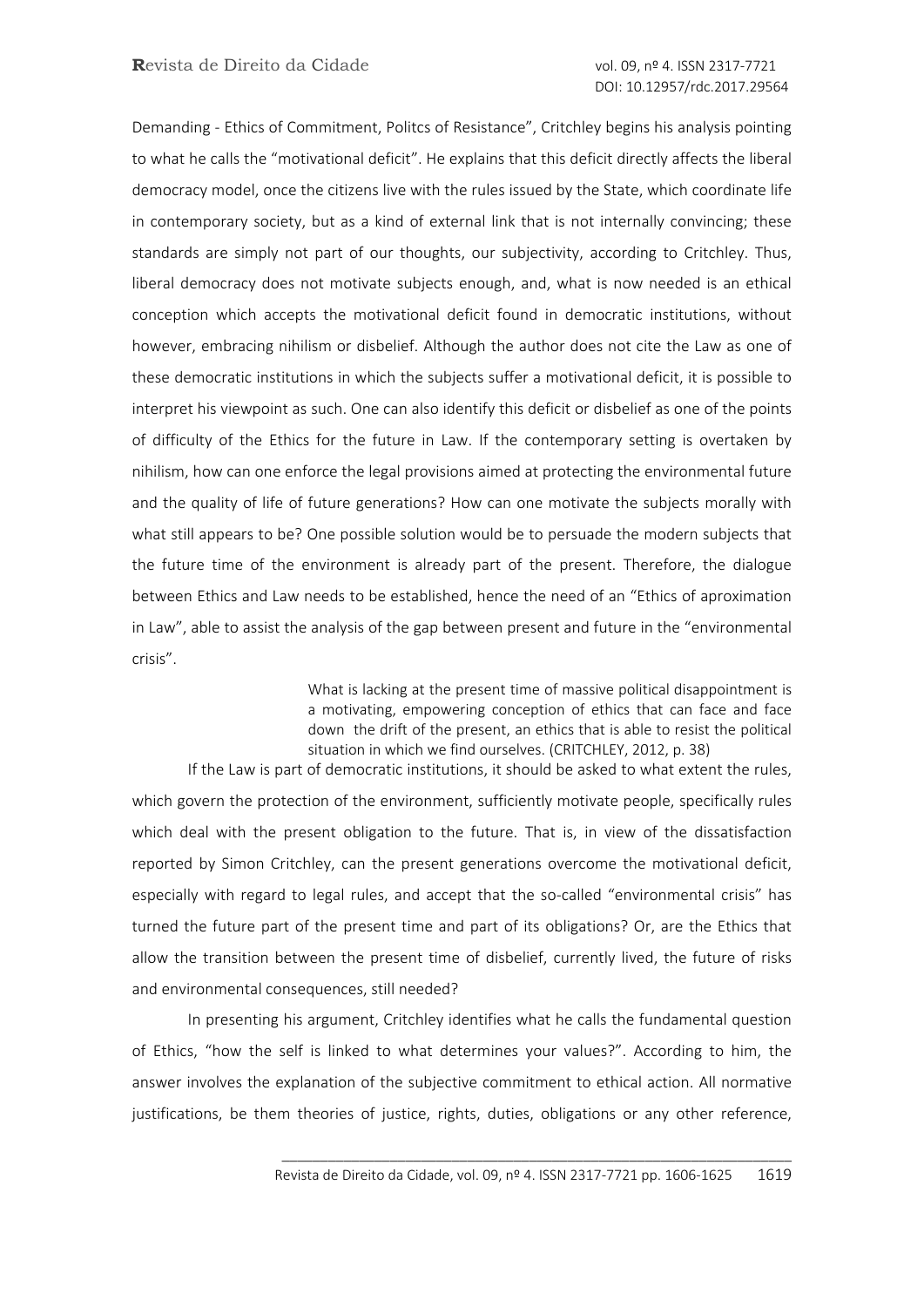should be regarded as "ethical experience". This should be taken into consideration as the structural core of subjective morality. Thus, the "ethical experience" makes up the motivating force for moral action and, should it not possess a motivating force with plausible signs, the moral reflection becomes a mere manipulation of justification presets. In this sense, the question presented by the author can be adapted and applied to the problem analyzed here: how can the present *self* be linked to the future time of environmental crisis? Is it possible that the *self* feel linked to the future protection of the environment, even though it does not participate in that temporal frame? Subjectively, if *pro* future Ethics do not count with a motivating force that show proof of plausability, which represent the moral reflection of the future risks for humanity, even if springing from the "fear" suggested by Jonas, this would not go beyond an ethical and normative justification manipulated emptily. In other words, it is worth highlighting the position of Peter Cane on the relationship between Law and morality. According to the author, it is easy to think of situations in which legal rules have been changed due to changes in the "popular morality". Environmental Law would be an example. However, he encourages to fully investigate the relationship between Law and morality, which is the issue here, the development of Ethics and normative principles without the occurrence of a moral experience on the subjects, that is, when the principles are developed without the motivating force required. For Cane, Law influences how people think about responsibility in the moral domain. However, given the motivational deficit highlighted by Critchley and the risk of democratic institutions, such as the Law not morally motivating contemporary subjects, the legal regulation of environmental future time will probably not influence the moral responsibility nor the Ethics for the future. Yet, with regards to "ethical experience", this starts from a demand on which the subject gives its approval. Thus, there are two key elements in this experience: demand and approval. No sense about the "good", the values, occurs without approval or affirmation; the structure formed by the demand and approval is what forms the "ethical experience". Critchley writes, "the essential feature of ethical experience is that the subject of the demand - the moral *self* - affirms the demand, assents to finding it good, binds itself to that good and shapes its subjectivity in relation to that good". Again, it is appropriate to reflect on the possibility of responsibility for the environmental future to become a demand for the *self*; here, reflection should be made, once more, as to what extent a future scenario of environmental risks is able to mobilize a demand for the self and receive the approval, thus, becoming a moral bond. This doubt about the moral relationship with the future reinforces the argument presented here, the need to build an ethical experience "of aproximation". In other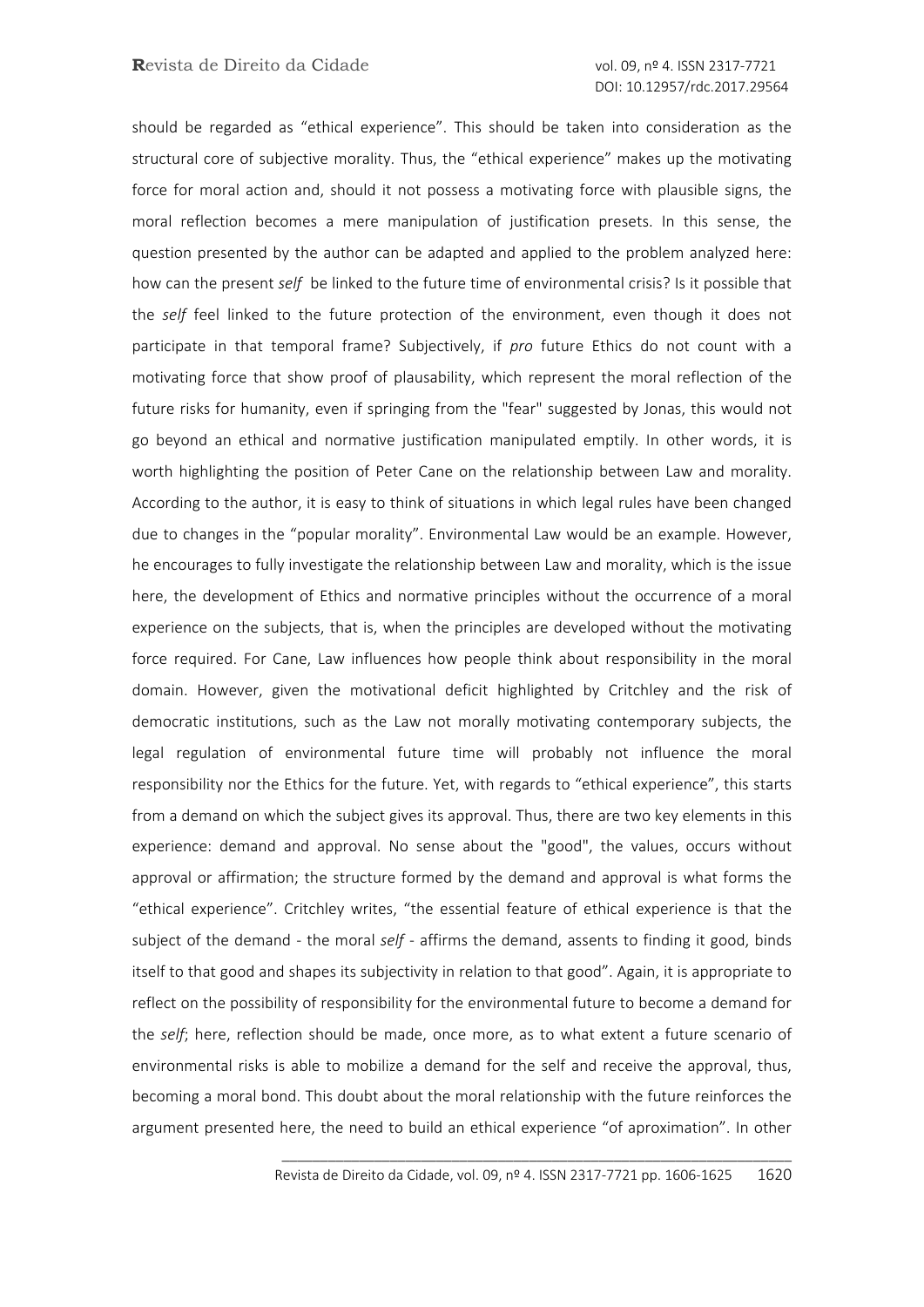words, the need for Ethics of transition that can act, even with the gap between present and future. Therefore, one of the premises is the understanding that the future environmental crisis is, in fact, already part of the present. Thus, the moral bond ceases to be something that does not yet exist and becomes a link to an existing crisis. This is the challenge of that transition: to make the subjects realize that the "environmental crisis" has broken the linearity of time. When examining environmental risks, the fear of the future discussed by Jonas, the time yet to come, integrates the responsibility of the present time; the timeline made up of past, present and future undergoes a transformation; the impact of past actions are still manifested in the present and the future becomes part of today. This implicates the subject and makes it morally responsible for a time that is yet to come.

In this sense, according to Critchley, without the experience of a demand with which subjects are prepared to bind and commit themselves, morality remains impaired whether by not managing to be started, or being transformed into manipulation of empty formulas. This is the risk of Ethics that are not able to awaken in the self commitment to the future of the environment, resulting in one more ritual of manipulation of ethical principles, nonetheless, an empty ritual in its meaning and effect. This is also the risk of a normative construction elaborated, despite an ethical debate able to contribute to the motivational force of the subjects. In other words, moral attachment to the environmental future awakened by fear, according to Jonas, becomes possible to the extent that ethical responsibility for the future becomes a demand to the *self*, thus causing an ethical experience. However, given the difficulty of something that is not yet apparent provokes a demand to the point of building an ethical experience. The gap between present and future deserves to be analyzed by "Ethics of aproximation". This in turn would act in Law, involving normativity, for an ethical experience which could contribute to the dialogue between the present of fear and the future risks, given that both, Law and moral behavior, are part of the complex entanglement which is the responsibility.

A statistic cited by David Harvey in one of his talks serves as an example for the analysis of the Ethics proposed here. Harvey maintains that in three years China consumed the same amount of cement that the United States took a century to consume. A necessary first question is: is this a present or future environmental problem? Given that much of the environmental impacts, brought by excessive construction in China, will occur in the future, the consequences of consuming such profuse amounts of cement becomes an environmental risk. "Fear" to the generated interventions turns to the future, that is the mark of the present on this case.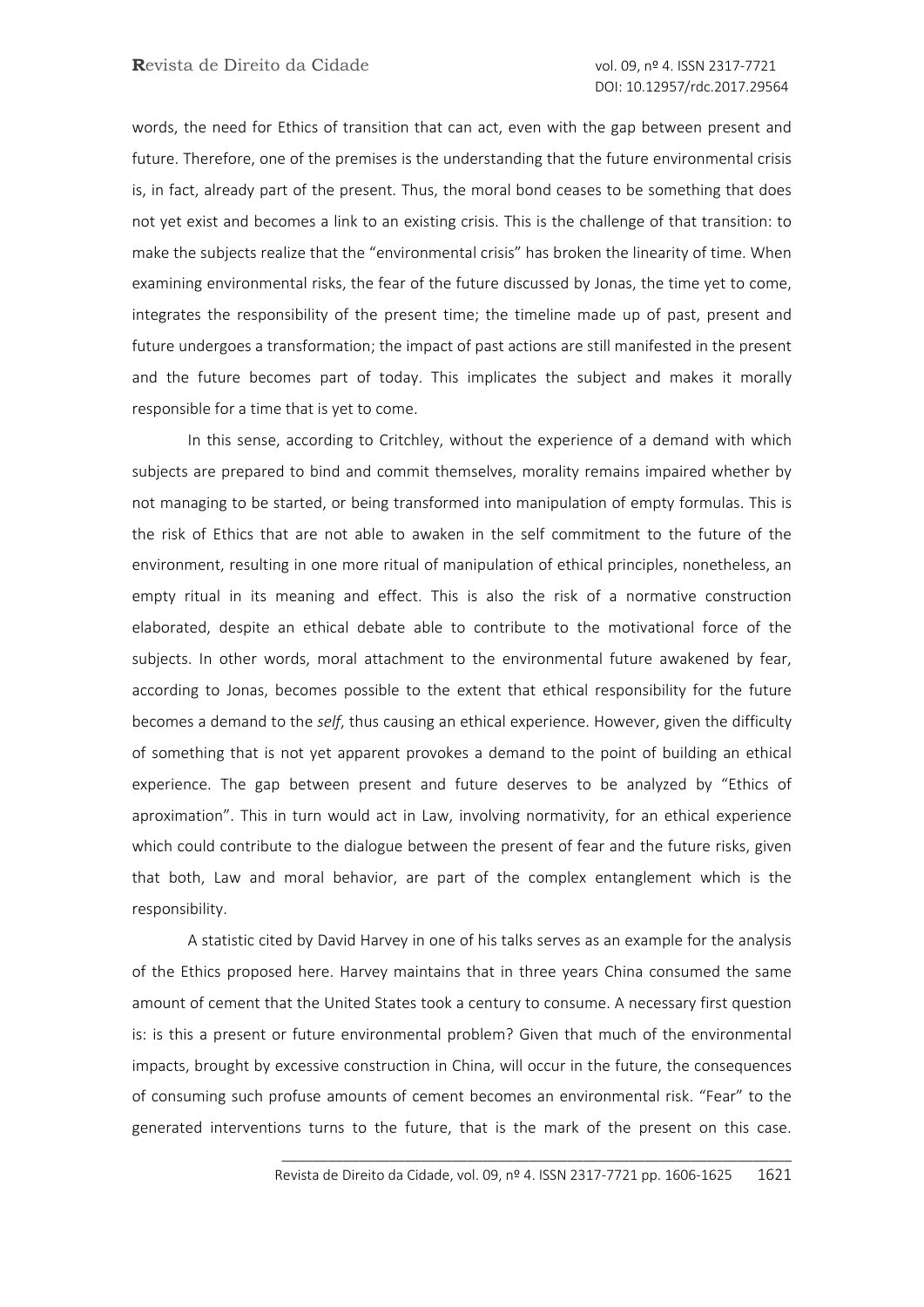However, despite the inability to see the effect of that conduct, the share of time with regard to responsibility for anticipation is the present time; preventive measures need to be taken. Thus, the future "environmental crisis" is already part of the present. The second question that arises asks: can the risk scenario that characterizes the environmental future of China generate a demand in the *self* of the present individuals? In other words, can future risks about cement consumption be able to morally bind the subjects of the present and provoke an ethical experience? If the future impact of these risks can not be transformed into a moral-obligatory link to the current subject, the development of principles and norms -ethical and legal - will be a case of manipulation of empty formulas. Here, Critchley's concern about the disappointment of modern societies, with regards to democratic institutions, is crucial. If the times are marked, according to the author, by disbelief and a motivational deficit, awakening a demand on moral subjects towards the future of risks becomes an enormous challenge. Thus, because of the nihilism that charecterizes present time, mobilizing the *self* to an ethical experience, with regards to future and uncertain cement overconsumption consequences for China, is a herculean task. The proposal suggested here is that the approach of Ethics could be associated with the Law, so that the legal rules governing the use and exploitation of natural resources do not become another empty formula or another justification system. Taking into account Critchley's position on the motivational deficit suffered by contemporary societies, an ethical proposal to consider the disbelief that marks the present day could help the Law in regulating the environment. If not, a strong risk is posed by the maintainance of normative production that fails to incite ethical demand in the subject.

## CONCLUSIONS

Nature as human responsibility, as cited by Hans Jonas, is a *novum* and needs to be analyzed from a new ethical proposal. It requires the Ethics of the future to consider the extension of time, which see the future yet to come as an existing moral obligation. With regards to these new Ethics, "environmental crisis" is a sphere that is to be analyzed as a future that is already part of the present moral responsibility which, overcomes the distance of time and makes human acts punishable by a new dimension of responsibility. It is a collective duty for the future of humanity, which in this study, is considered as recognition of the distance between present and future, as well as, the approach of these two times through an ethical experience in Law. In this sense, to investigate the need for an ethical and environmental stance in the Law requires the consideration of a conception of ethical responsibility for the future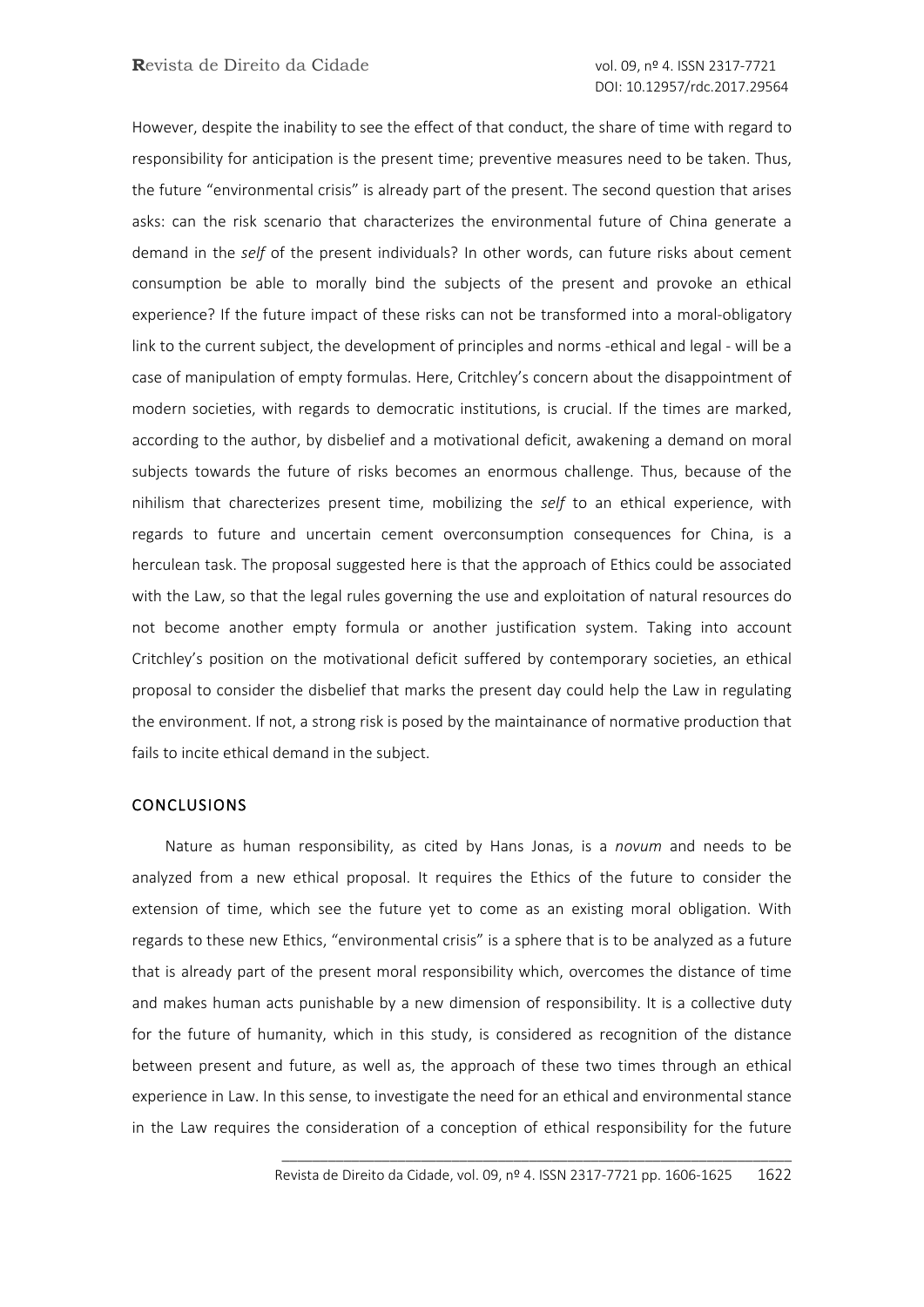which recognizes the flapper connection between Law, Ethics and future time.

The "new order", brought by the "regime of risks", strengthens the discussion about the long-term effects caused by human intervention in Nature. While recognizing that environmental risks bring doubt and uncertainty, this "new order" makes necessary precautionary action on the present time: ethical responsibility towards future generations or an ethical approach which is able to work with the gap between present and future. This proposed ethical experience of aproximation in Law is accompanied by many challenges. One of them is to overcome the missconception that the "crisis" is temporary, since the commonly indicated environmental risks give evidence of it being a permanent "evil". Another challenge is to review the concept of time itself, considering that the "evil", regarded by many as yet to come, is part of the present time, however contradictory it may seem. An ethical experience of aproximation in Law strengthens the role of moral actions in the risk scenario, as well as, "environmental crisis" by allowing the schism between present and future; it provides an ethical alternative that considers the responsibility to come, without ignoring the challenges of the moral vacuum in which it appears to be the present time.

On one hand, Jonas defends the need for Ethics of the future, motivated by the "fear" of the consequences to come. On the other hand, Simon Critchley speaks of Ethics in response to disappointment that affect contemporary societies. The proposal launched here is that the "Ethics of aproximation" in Law, a kind of ethical construction associated with the Law, is capable of assisting the transition between the present of fear and the future of risks. In other words, an ethical experience that collaborates in the approach of these two times and that takes into account the disbelief that surrounds the present day. These are Ethics that are able to act before the hiatus of these "strange times", the time of the motivational deficit, located between the "fear" and the risks. Far from offering answers or solutions, the aim is to raise the possibility of an ethical support, able to approach the future in the face of the drift which seems to confront the present time, given that in terms of "environmental crisis" present and future coexist.

## REFERENCES

BAUDRILLARD, Jean. A sociedade de consumo. Lisboa: Edições 70, 2008.

BAUMAN, Zygmunt. Modernidade líquida. Rio de Janeiro: Jorge ZAHAR, 2001. Identidade. Rio de Janeiro: Jorge ZAHAR, 2005. Medo líquido. Rio de Janeiro: Jorge Zahar, 2008.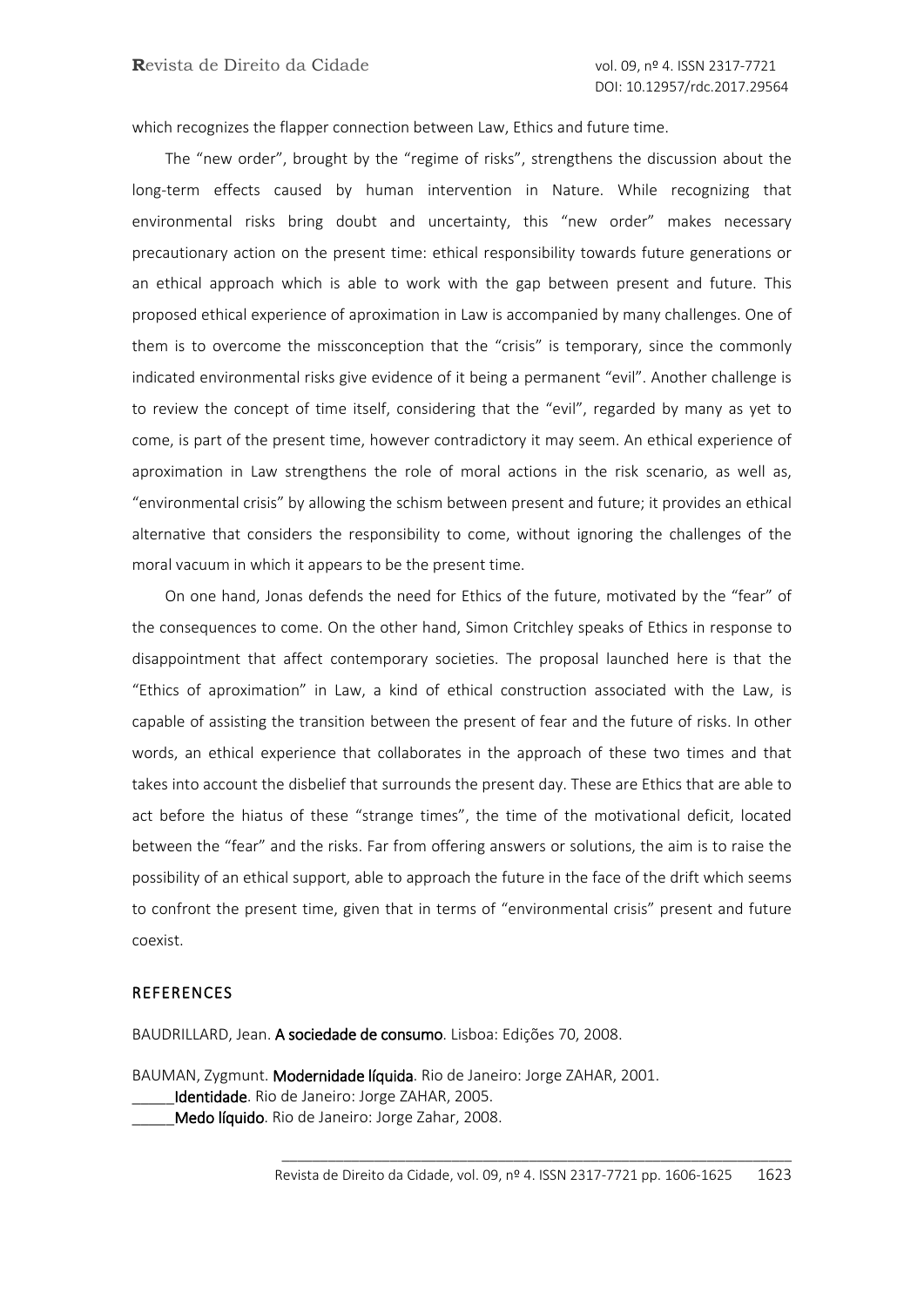BECK, Ulrich. Políticas ecológicas en la edad del riesgo. Antídotos. La irresponsabilidad organizada. Barcelona: El Roure, 1998.

La sociedad del riesgo global. Madri: Siglo XXI, 2009.

CANE, Peter. Responsibility in law and morality. Oxford: Hart Publishing, 2002.

CRITCHLEY, Simon. Infinitely demanding. Ethics of commitment, politics of resistance. Brooklyn: Verso, 2012.

FERRY, Luc. Le nouvel ordre écologique. L'arbre, l'animal et l'homme. Paris: Grasset, 2009.

Développement durable, monde de la techinique et société du risque. In: BOITEUX, Marcel. L'homme et sa planète. Paris: PUF, 2003.

GABRIEL, Markus. Why the world does not exist. Cambridge: Polity, 2015.

GORZ, André. Écologica. Paris: Galilée, 2008.

GUZMÁN, José López. Justicia y ecologia. In: BALLESTEROS, Jesús, RUIZ-GÁLVEZ, Maria Encarnación Fernández, MARTINÉZ-PUJALTE, Antonio-Luis (coords). Justicia, solidariedad, paz. Estudios en homenaje al Professor José María Rojo Sanz. Vol.I. Valencia: Departamento de Filosofía del Derecho, Moral y Política de la Universitat de València, 1995.

JONAS, Hans. Pour une éthique du future. Paris: Payot & Rivage, 1998.

O princípio responsabilidade. Ensaio de uma ética para civilização tecnológica. Rio de Janeiro: PUC Rio, 2006.

DEMING, Alison Hawthorne. The edges of the civilized world. In: LOPEZ, Barry. The future of nature. New York: Milkweed, 2007.

Responsability today: the ethics of an endangered future. In: GORDON, John-Stewart, BURCKHART, Holger. Global ethics and moral responsibility. Hans Jonas and his critics. Surrey: ASHGATE, 2014.

LEFF, Enrique. Racionalidade ambiental - a reapropriação social da natureza. Rio de Janeiro: Civilização Brasileira, 2006.

LUKE, Tim. Marcuse's ecological critique and the American environmental movement. In: ABROMEIT, John, COBB, W. Mark (orgs.). Herbert Marcuse. A critical reader. New York: Routledge, 2004.

MOORE, Jason W. Capitalism in the web of life. Ecology and accumulation of Capital. New York: Verso, 2015.

De objeto a Oikeios: la construcción del ambiente en la ecología-mundo capitalista. Disponível em:

[http://www.jasonwmoore.com/uploads/Moore\\_\\_DE\\_OBJETO\\_A\\_OIKEIOS\\_\\_2015.pdf](http://www.jasonwmoore.com/uploads/Moore__DE_OBJETO_A_OIKEIOS__2015.pdf)

MULGAN, Tim. Future people. A moderate consequentialist account of our obligations to future generations. New York: University Press, Oxford, 2006.

OST, François. A natureza à margem da lei. A ecologia à prova do direito. Lisboa: Instituto Piaget, 1997.